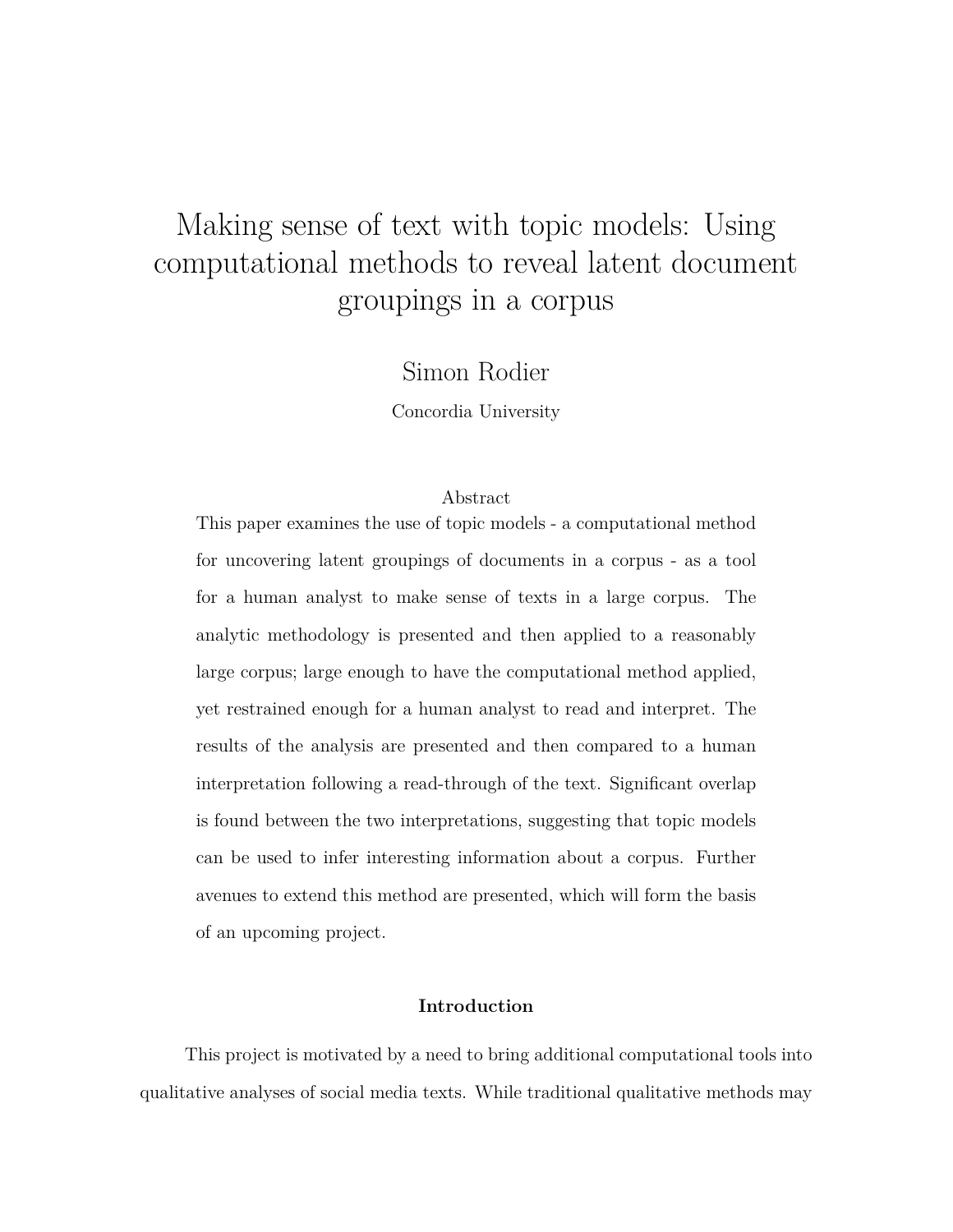bring great insight, the sheer quantity of text produced on social media platforms is overwhelming. This project utilizes topic modeling, a computational method which takes a corpus as input, divides it into a set number of topics, and outputs two particularly interesting distributions. First, the algorithm determines a probability that a word from the corpus is representative of each topic, and second, for each document in the corpus, it determines the likely composition of that document from the topics available in the corpus.

This method may be particularly useful in helping to inform qualitative analyses. These analyses often rely on analysts reading texts thoroughly to determine recurring, relevant themes. While the methodologies may be effective, they require significant investments of time, and may be difficult to apply to large corpora. As we will see, an automated method like topic modeling can help to quickly uncover regular statistical patterns within the documents that comprise a corpus.

## **Background**

**Topic Modeling.** A topic model is a statistical model that describes abstract concepts ("topics") that are latent in a corpus of documents [\(Blei & Lafferty, 2009\)](#page-34-0). Topic modeling is the process of uncovering the latent topics. This process takes as input a collection of document and generates a list of probabilities that each document was generated from each of a list of potential topics uncovered in the corpus. Furthermore, the *topics* predicted by topic modeling are each described by the most common words found in that topic in the corpus.

The Latent Dirichlet Allocation (LDA) algorithm by [Blei, Ng, and Jordan](#page-34-1) [\(2003\)](#page-34-1) is one of the standard ways of automatically finding topic models for large corpora. Fundamentally, the algorithm assumes that a corpus is generated by a set of *k* topics, where each of the topics is associated with some set of words. The algorithm then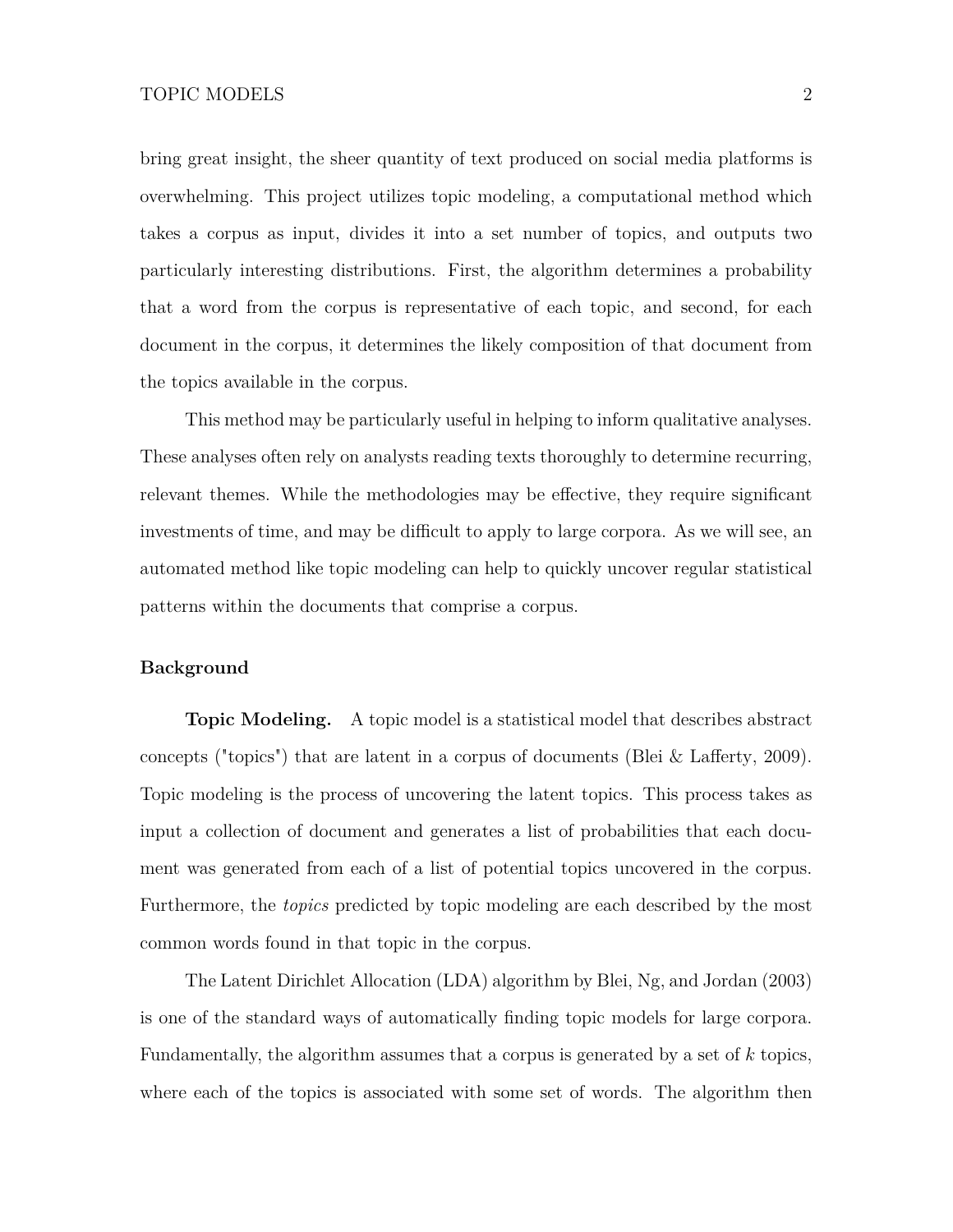assumes that each document in the corpus is a mixture of these *k* topics, and thus contains words from each of the topics which generated it. We can illustrate this with an example: if one of the categories in a corpus is *dessert*, the words associated with the category might be *cake*, *bake*, *pastry* and *fruit*. Another category, *pets*, could be associated with the words *dog*, *cat*, *play* and *companion*. A document might then be generated from one or both of these categories using the words that define the category. If we see more words like *bake* and *cake* in the text, we might assign a greater probability to the document of being generated by the *dessert* category. If the document contains few words from the *pet* category, we might assign a low probability that the document was generated primarily by the *pet* category.

With these assumptions, [Blei et al.'](#page-34-1)s [\(2003\)](#page-34-1) algorithm not only generates a list of probabilities that each document is generated from each topic, but also determines the list of words associated with each of the *k* topics, which can be of help to a human analyst to determine the semantic significance of each of these topics.<sup>[1](#page-2-0)</sup>

While the above assumptions may seem like oversimplifications of the processes by which documents in a corpus are *actually* generated, we can look at other applications of topic modeling to convince ourselves that these simplifying assumptions still lead to usable results.

[Wallace](#page-35-0) [\(2012\)](#page-35-0) used an LDA-based approach to parse out the major narrative threads of David Foster Wallace's novel, *Infinite Jest*. [Paul and Dredze](#page-34-2) [\(2012\)](#page-34-2) found that applying topic modeling to posts on a drug discussion forum could help to automatically infer information about the drug discussed in a post, the associated delivery method (e.g. ingestion, vaccine) and some aspect of drug use (i.e. health, culture or effects). [Gerber](#page-34-3) [\(2014\)](#page-34-3) uses topic models, augmented with geolocation data of tweets

<span id="page-2-0"></span><sup>&</sup>lt;sup>1</sup>In this project, we will be working specifically with the implementation of the LDA algorithm provided by the Sci-Kit Learn library in Python [\(Buitinck et al., 2013\)](#page-34-4).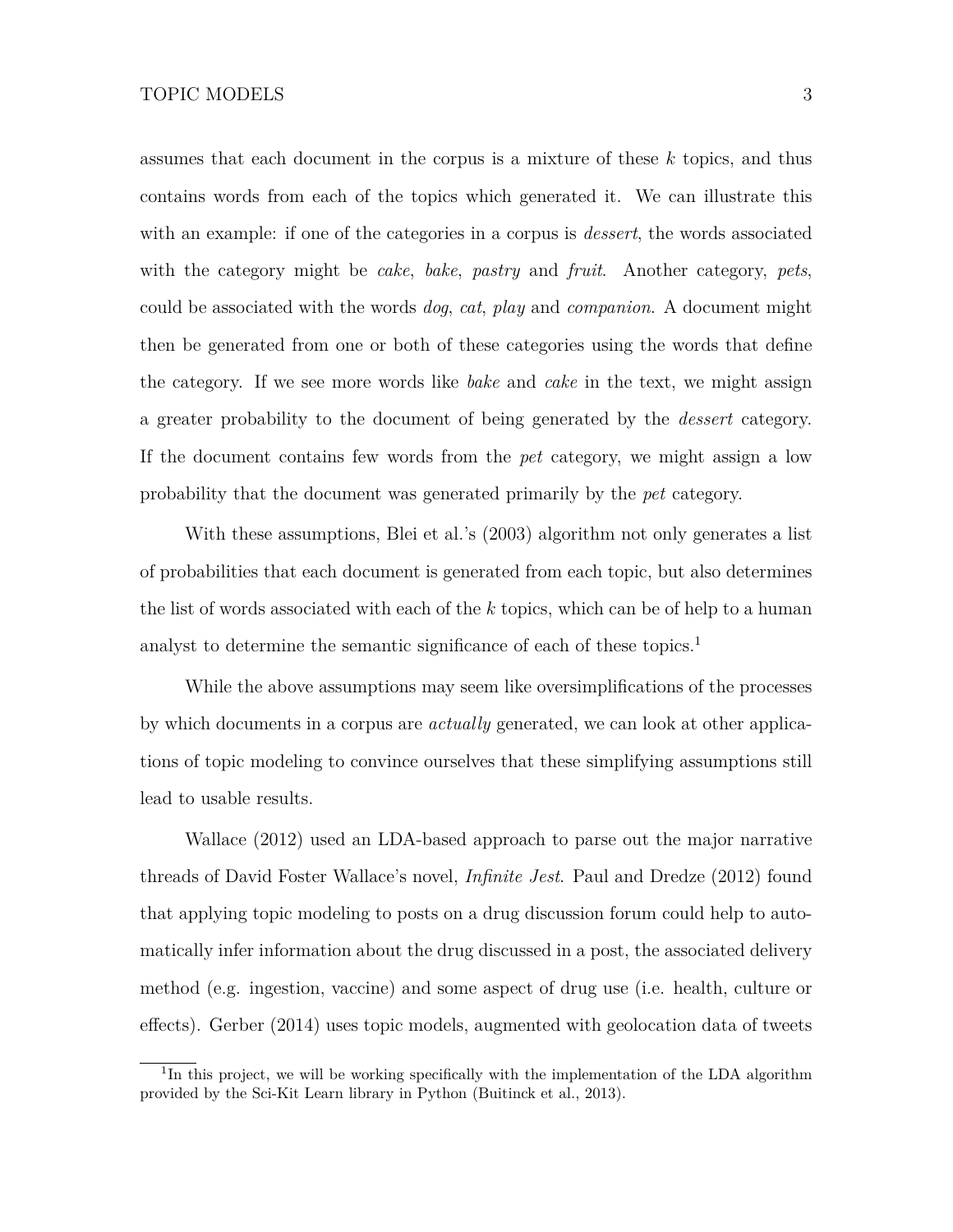from Chicago and historical crime maps from the city's available data, to assist in predicting future crimes. [Althoff, Danescu-Niculescu-Mizil, and Jurafsky](#page-34-5) [\(2014\)](#page-34-5) used topic modeling on posts from the sub-reddit *Random Acts of Pizza* to determine that the narrative behind a request for a gift of free pizza was a significant predictor of the success of that request. Of particular interest to this project, [Baumer, Mimno, Guha,](#page-34-6) [Quan, and Gay](#page-34-6) [\(2017\)](#page-34-6) found that topic models can converge with grounded theory qualitative analyses; although the models may require human interpretation, contextualization and combination to match the themes uncovered by grounded theory analyses.

### **Methodology**

This study uses a subset of the data collected by Project Someone for the Words in Context [\(Venkatesh et al., 2019\)](#page-35-1) project. Words in Context used Corpus-Assisted Critical Discourse Analysis to uncover and analyse discursive patterns in conversations happening across popular social media platforms - namely Reddit, YouTube, Facebook and Twitter.

This study uses data captured from the social media website Reddit<sup>[2](#page-3-0)</sup>. Reddit is divided into 'sub-reddits', which each essentially act as social media platforms catering to a specific community or interest. Reddit users can post content to a subreddit, and other Reddit users can interact with that content, voting the content up or down on the site (which influences its visibility), as well as comment on it. These comments are displayed as conversation trees, allowing readers to see what each post on the site is responding to. Also, Reddit's organization into particular communities and areas of interest helps us find publicly available and relevant conversations.

<span id="page-3-0"></span>As this study is intended as a first experiment into using topic modeling to  $^{2}$ <https://www.reddit.com>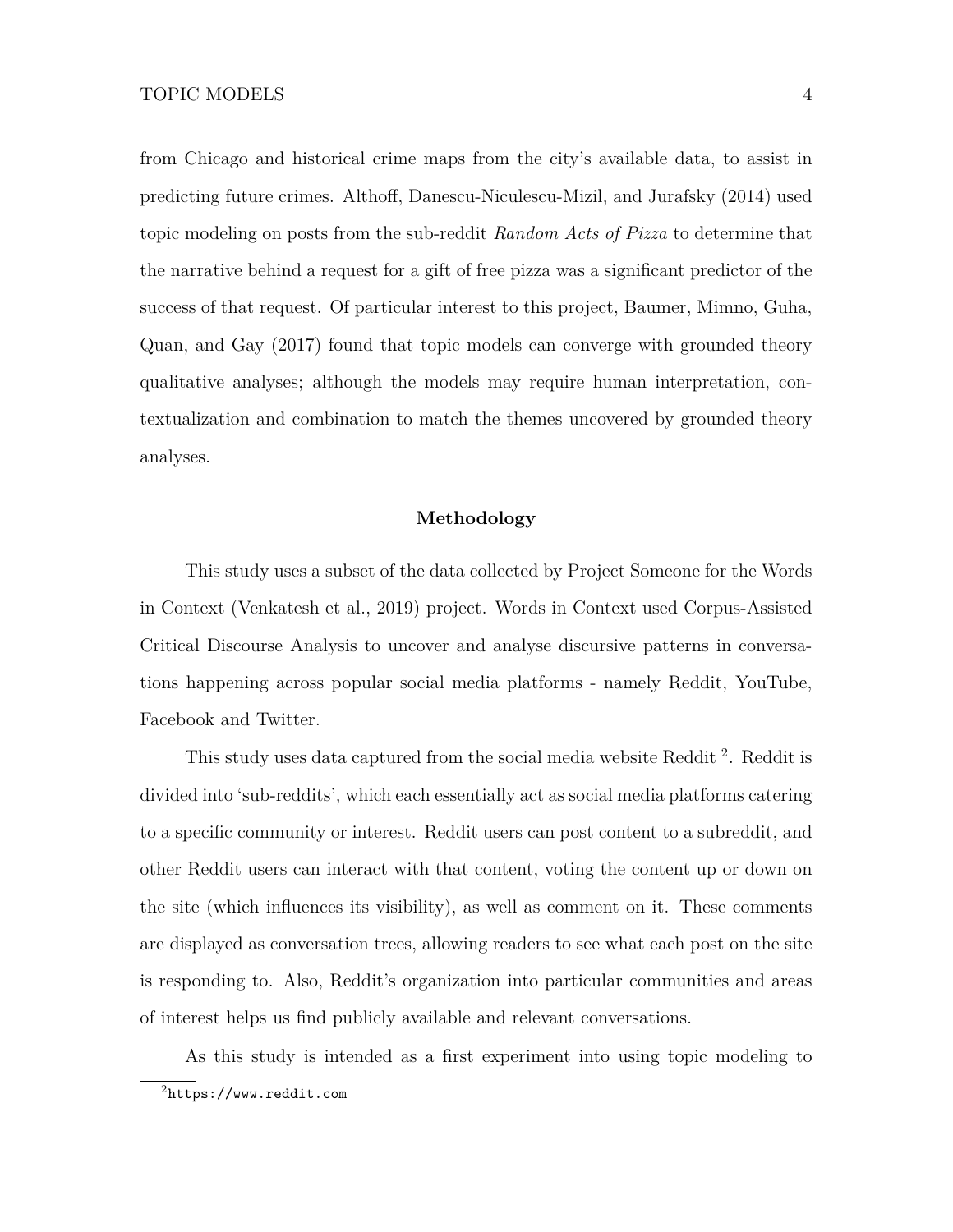analyse social media texts, it uses a much restrained subset of the Words in Context dataset. Whereas the Words in Context Lebanese corpus included Reddit data spanning 27 different threads, this study samples a single thread consisting of 2,399 individual documents (or posts). This ensures that we have a substantial amount of text, while also keeping the corpus at a small enough size that a meaningful comparison can be made between the algorithm's results and a human reader's interpretation. Reddit is a particularly useful site for this first foray into topic modeling, as its users post publicly, and the data can be collected programmatically through Reddit's publicly available Application Programming Interface (API) [3](#page-4-0) .

## **Analysis**

In this section, we will describe how we go from raw data to interpretation of the data using the topic modeling algorithm. We examine the preprocessing stage, which transforms the data from its raw state to a machine-interpretable form, and then the analysis stage, where we use the topic modeling algorithm to glean insights into the text.

#### **Preprocessing**

A key step in any computational analysis of text is *preprocessing*, where we take the raw text and standardize it as input for the algorithm. We begin by *tokenizing* the text — that is, separating each document into a list of tokens (individual words) — taking care to remove *stop words*, words like *the* and *and* that commonly occur in all texts and would not be informative to our analysis. We also transform all words into lowercase so that we do not consider capitalized versions of words as different from a lowercase variation. We also only collect tokens consisting of letters.

<span id="page-4-0"></span> $3$ <https://www.reddit.com/dev/api/>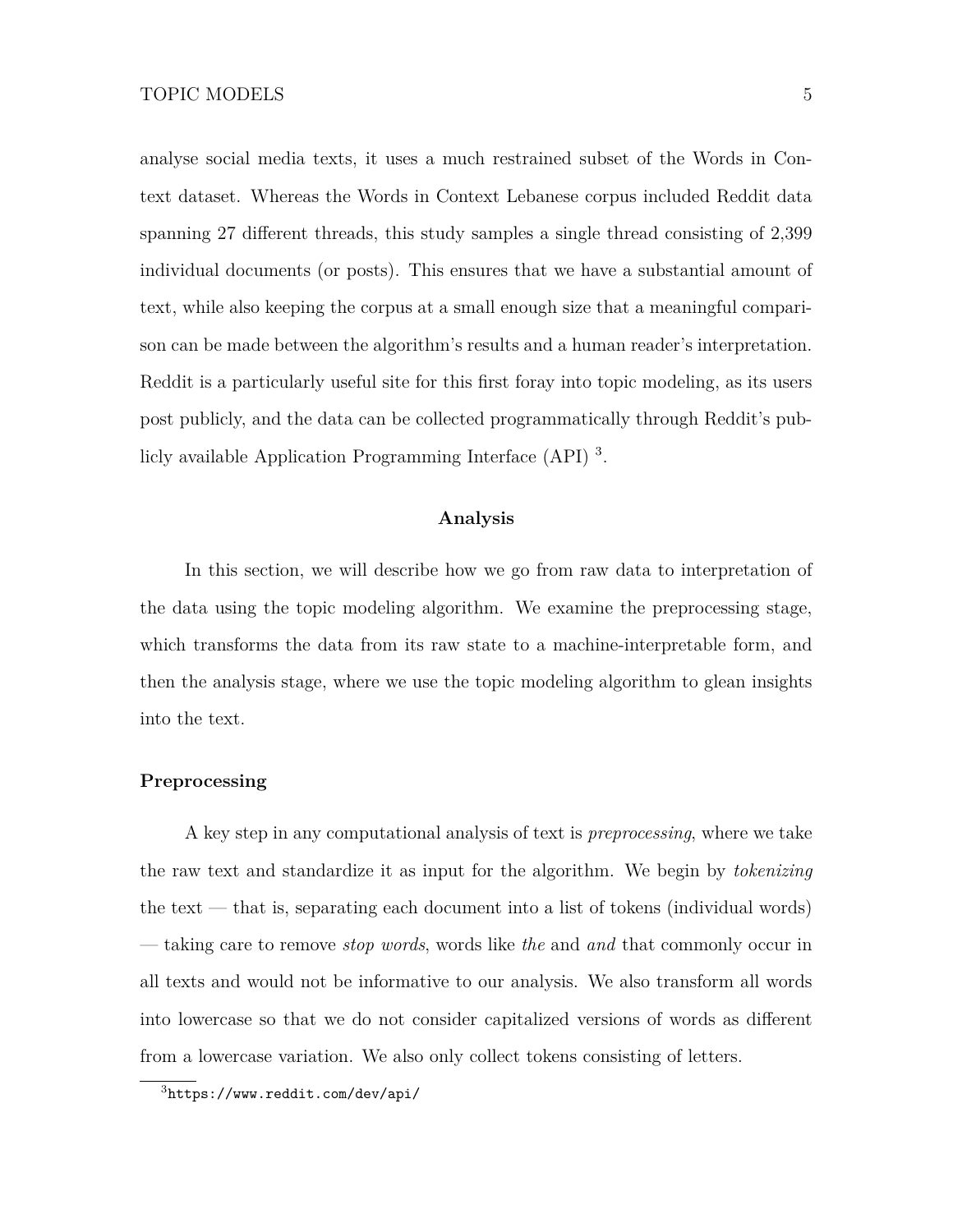#### **Analysing corpora**

It should be noted that the LDA topic modeling algorithm requires the user to specify the number of topics present in the text. Clearly, this is counter to our aims: our goal is rather to uncover an unknown number of latent topics within the text. Therefore, we will perform a series of analyses, running the topic modeling algorithm for differing numbers of topics, and then examine the best results for each. For each run of the algorithm, we also experiment with removing common and rare words beyond the generic stopword list discussed in the preprocessing section. On each run, we experiment with removing common words that occur in at least 40%, 50%, 75% and 90% of individual posts. We also experiment with removing rare words that occur in less than 15, 20, 25, 50 and 100 individual posts. We select the topic model with the best *perplexity* score (a measure of how well the model predicts a sample of data).

We run the LDA topic modeling algorithm on the corpus a total of 380 (19 different numbers of topics ranging from 2 to  $20 \times 4$  values for common word removal  $\times$  5 values for rare word removal) times, on each run assuming a different number of topics. For each run of the algorithm, we examine the words best representing each proposed topic, as well as the documents (thread posts) deemed most representative of each topic. From these, we form an initial interpretation of the topics and select the topic models with the most interpretive salience. Because the corpus has been restrained to a size that can be reasonably read by a human, we then read over the thread. This read-through is not meant to be an extensive qualitative analysis, but merely to provide context to our previous interpretation. From this, we will not only have created an interpretation of the text using automated means, but will also have a short, subjective evaluation of the output in context.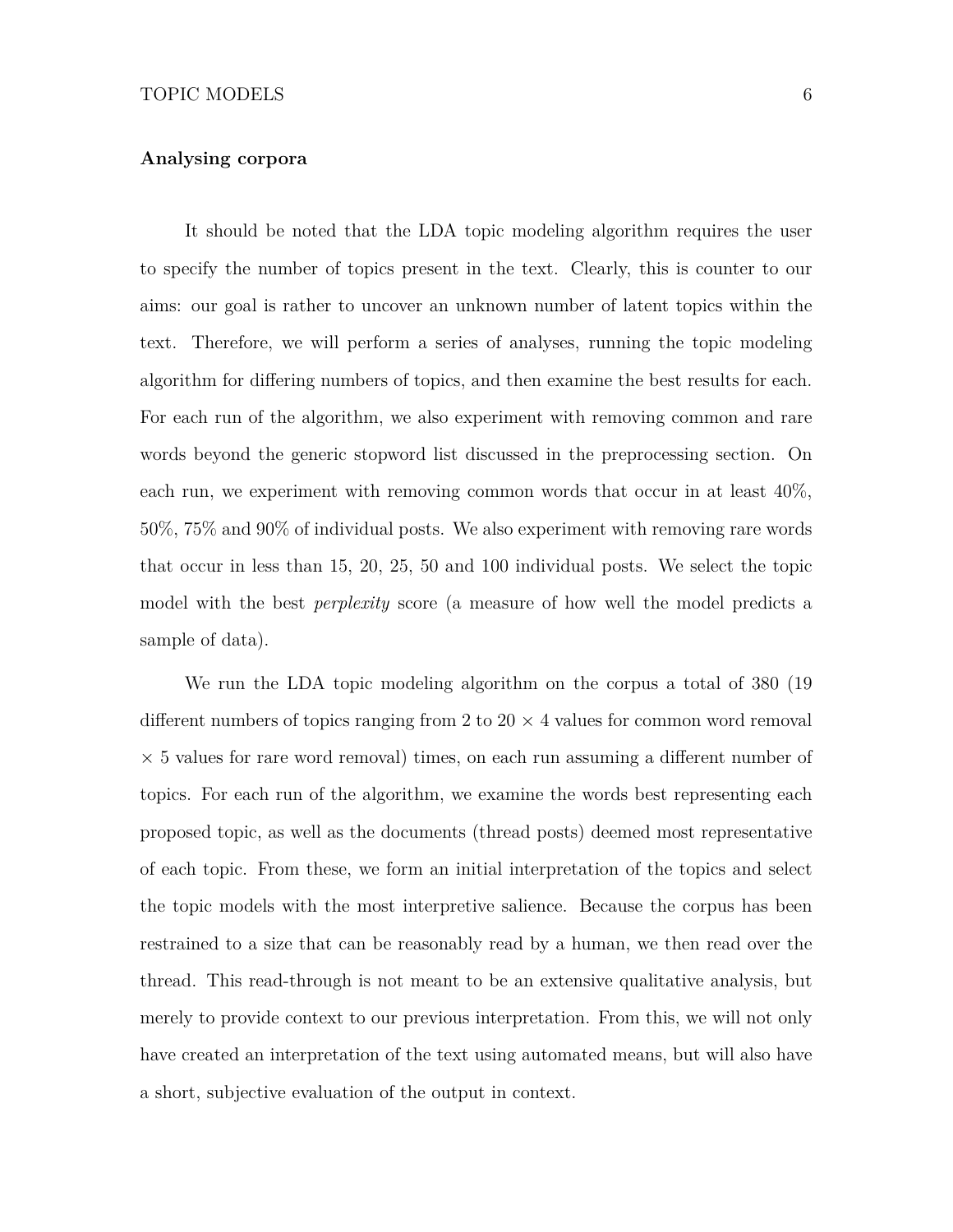#### **Discussion**

In this section, we examine the findings of the analytic methodology on our dataset. We begin by discussing the findings of the method applied to a restrained, human readable corpus, and then discuss the findings in light of having read the thread post-analysis.

#### **Topics Found by the Algorithm**

The runs of the algorithm that found the most interpretable topics were with the numbers of topics *k* set to 2, 13, 14. The topics found with *k* set to 13 and 14 are rather similar, so in this analysis, we will restrain ourselves to examining the results with  $k = 2$  and  $k = 14$ .

With the number of topics set to two, the algorithm performs an effective broad delineation of documents into two categories. In order to illustrate the found themes, we can examine the algorithm's outputs: first, the words found in texts that are particularly common for the topic, and second, the individual documents in the corpus that best represent the topic. Table [1](#page-7-0) displays the most representative words for topics 1 and 2. While a theme for topic 1 does not immediately emerge by scanning its list of words, the list of words for topic 2 does immediately suggest a militaristic, Middle Eastern theme. We can try to deepen our understanding of these themes by more closely examining the most characteristic posts for each topic.

Let us examine the top 5 posts for each topic. (A quick note to the reader: the > symbol at the beginning of a line represents a line quoted from another source, be it another post in the thread, or from outside reddit completely).

The most representative documents for topic 1 include: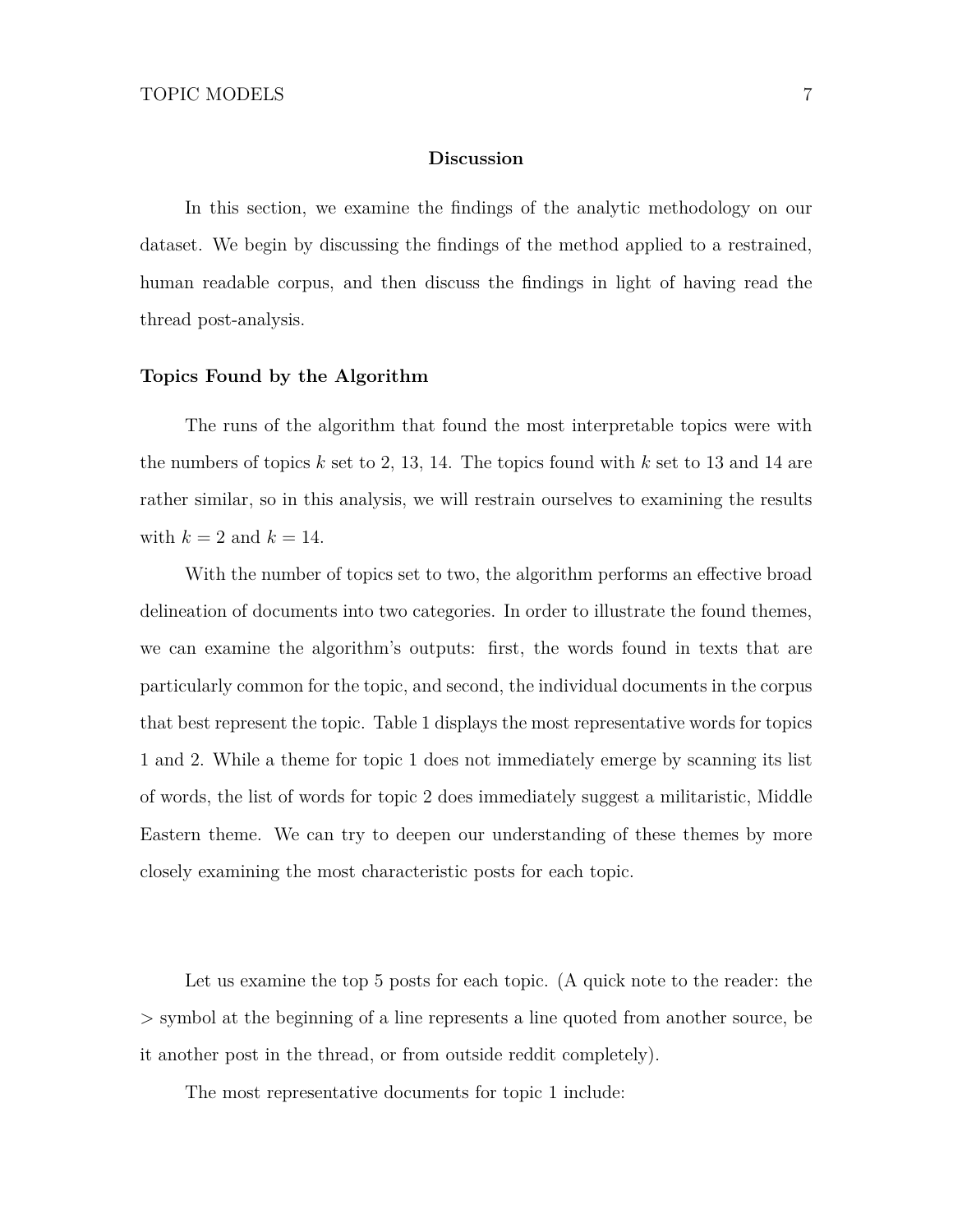<span id="page-7-0"></span>

| Rank           | Topic 1         | Topic 2   |
|----------------|-----------------|-----------|
| 1              | just            | saudi     |
| $\overline{2}$ | like            | lebanon   |
| 3              | oil             | israel    |
| 4              | people          | war       |
| 5              | $\text{don}[t]$ | iran      |
| 6              | think           | arabia    |
| 7              | know            | hezbollah |
| 8              | country         | saudis    |
| 9              | really          | iraq      |
| 10<br>1        | world           | military  |

Table 1

*The ten most significant words for topics 1 and 2 when the algorithm is run with number of topics set to 2.*

# 1.  $> I$  don't think you can.

You certainly can. Actually, if you look closely, you'll realize it'd be stupid to forbid people from office simply because they are citizens of another country. The problem is this: every country has its own laws that our own country gets no say over, and those foreign laws often say that many of our own citizens are also citizens over there, even though they may have never chosen to be so or even know about it.

One practical example is that many Korean-Americans have traveled to South Korea under their American passport, only to learn that they were also South Korean citizens and are then required to enroll in obligatory military service. [This story is typical](http://narrative.ly/how-one-american-citizen-wasforcibly-drafted-into-the-south-korean-army/):

> Young Chun looked at the letter dumbly. It was all in highly formal Korean, a language he barely understood. But there was no mistaking the second sheet of paper contained in the envelope that had arrived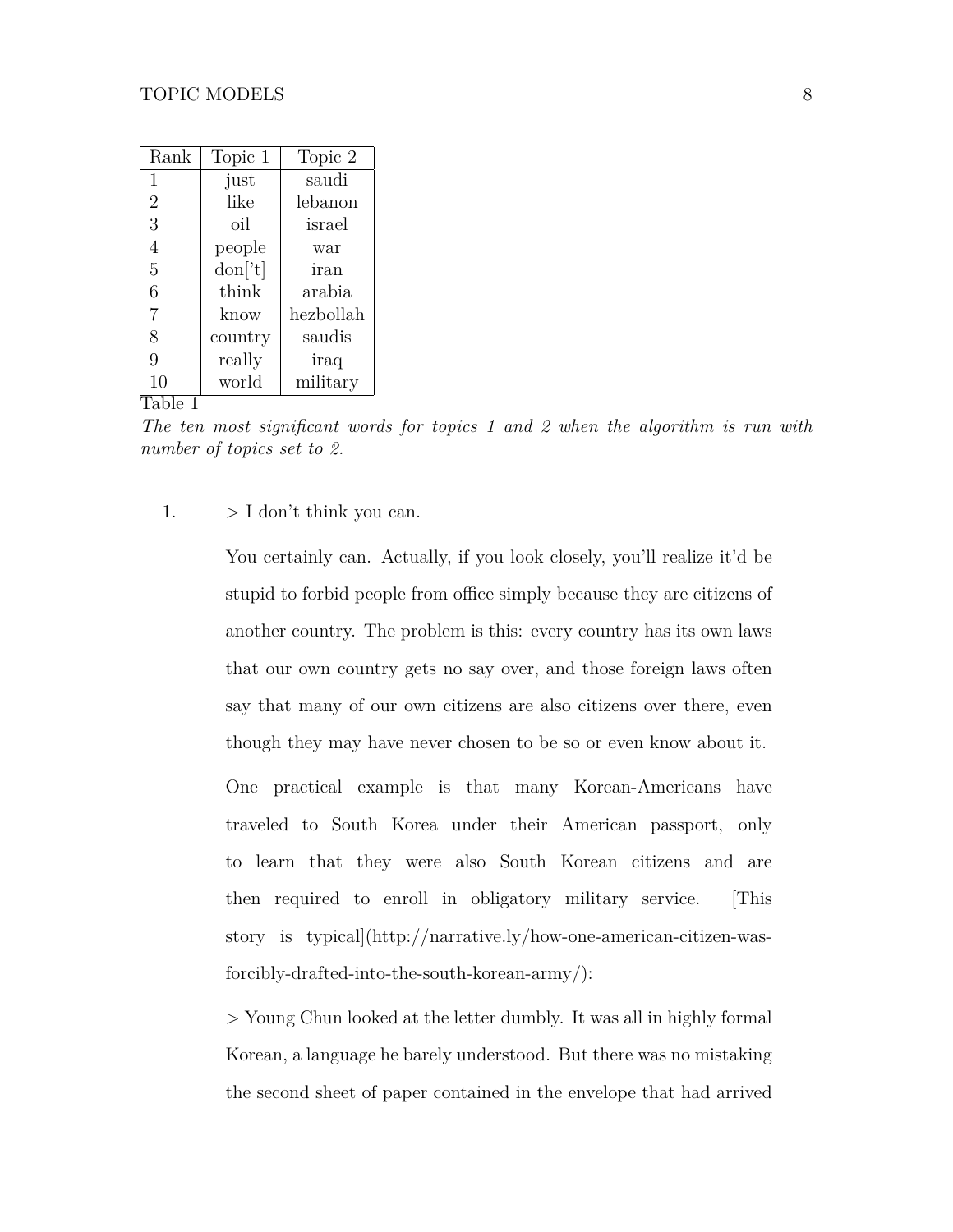at his apartment that morning. It was a notice from the Department of Justice, written in both English and Korean. The young American, offspring of naturalized Korean immigrants, was barred from leaving South Korea.

 $\,>$ 

> Overcome with dread, Chun now knew what the first letter meant. It was his draft notice for South Korea's mandatory military service.  $>$ 

 $>$  "It's scary, and the same time it's like, there's no way this is true," Chun says twelve years later, remembering the moment in 2003 that would seal his fate as an American citizen forcibly drafted into the South Korean military.

 $>$ 

> It wasn't supposed to be this way. Chun had only come to the country with the plan of teaching English for a year, a seemingly easy way of making a dent in his mounting credit card debt.

 $>$ 

> Unbeknownst to him, Chun was a dual Korean citizen. More than two decades previously, a family member — who, he's still not sure — added his name to the family register then used in South Korea to determine citizenship, incorrectly listing his place of birth as Seoul. Like all able-bodied Korean men, Chun would be obligated to serve two years in the military.

Some countries (like the USA!) have laws that if you are born abroad to citizens of that country, you are automatically a citizen as well. So many natural-born Americans of immigrant parents are automatically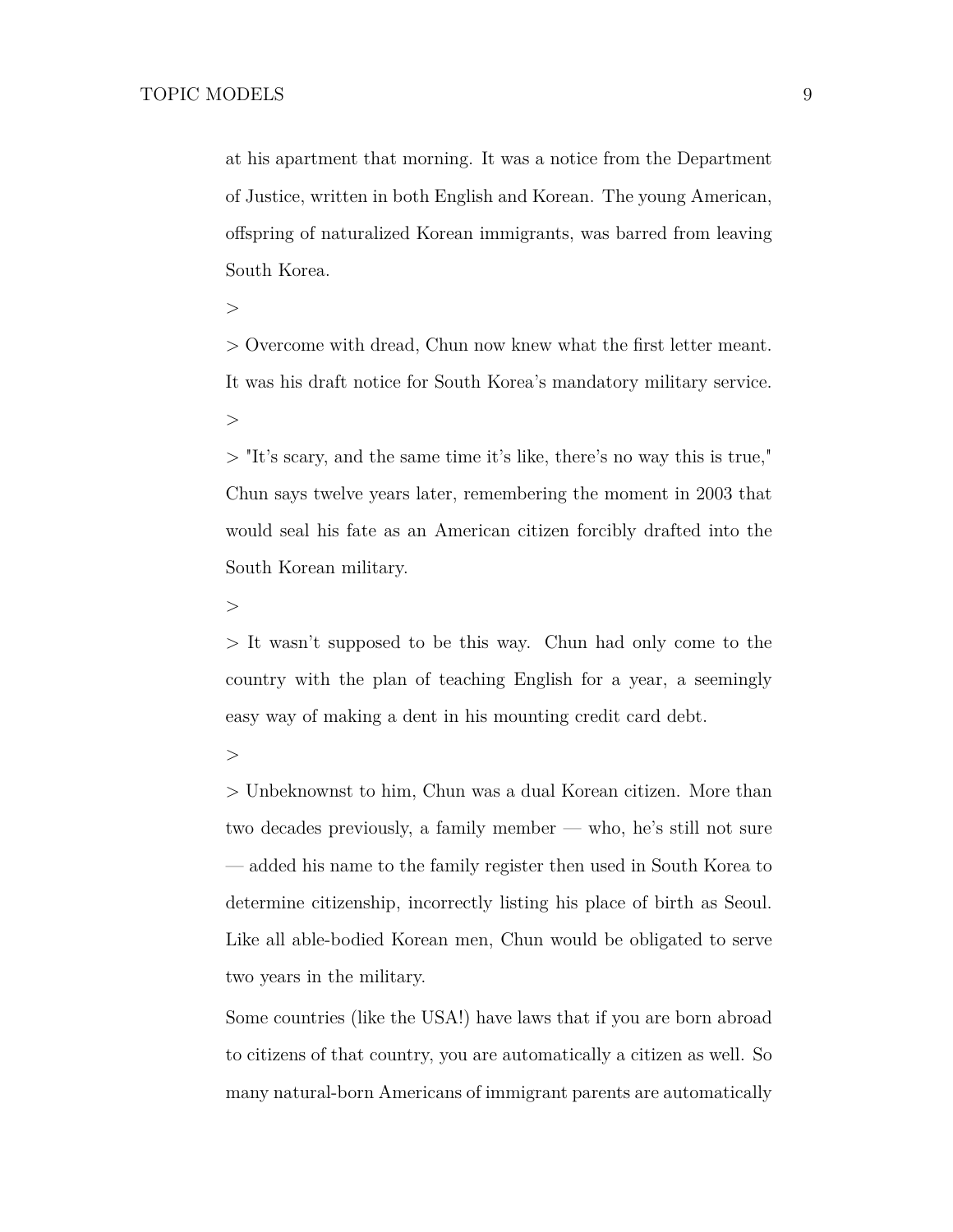dual citizens—and if they've lived their whole life in the USA they may not even know it.

Here's another quirk: some countries do not allow parents to renounce their childrens' citizenship on their behalf. In fact, USA law is like that. If you're a minor your parents can go to a foreign country and follow all the procedures in that country's laws to make all of you a citizen of that country, even up to the point of renouncing their own US citizenship. The USA will recognize the parents' renunciation but not their minor children's, who are now dual citizens, like in the previous cases through no choice of theirs.

So any law that disqualifies persons from office simply because \*another country's laws\* say that person is a citizen of that country is a bad law. Any such prohibitions really should be based on \*voluntary\* actions by the person who is a dual citizen. (Doc. 291)

2. To be fair if Smith and Wesson produces fire arms and supplies the gang member are they responsible? It's sort of a similar situation, previously there were nefarious reasons for US arming them when Obamas admin was running the show, but it isn't always the case. http://amp.washingtontimes.com/news/2017/jan/10/obama-hopedto-use-isis-as-leverage-against-assad-/

> http://www.telesurtv.net/english/amp/english/news/Kerry-Leak-Shows-US-Let-Islamic-State-Grow-to-Leverage-Assad–20170107- 0012.html

The secretary of his admin was all up in it too http://amp.nationalreview.com/article/438605/hillary-clinton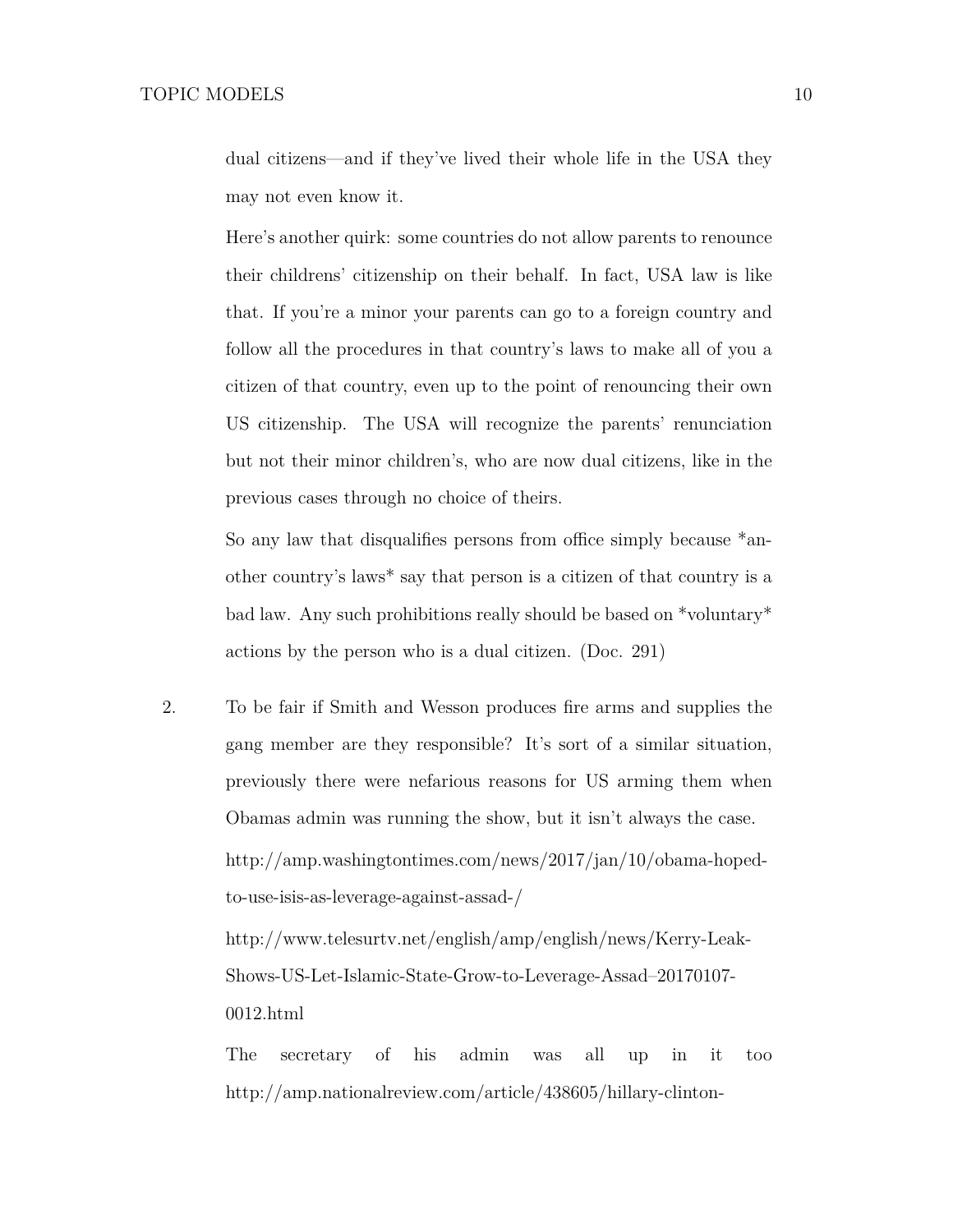benghazi-scandal-arming-syrian-rebels

Hell the hero of the whole Benghazi embassy incident (What the movie 13hours was based on)Kris Paronto, who's lucky to be alive after Obama admin shenanigans calls Hillary out on that non sense regularly but media will never give it any real attention

http://www.tactical-life.com/news/kris-paronto-hillary-clintontwitter/

https://www.mediaite.com/online/benghazi-survivor-responds-tohillarys-tweet-on-hurricane-damage-wish-you-had-sense-of-urgencyin-libya/amp/

http://www.thegatewaypundit.com/2017/09/army-ranger-krisparonto-destroys-hillary-clinton-viral-tweet-anniversary-benghaziattack/

I digress though; point is I wouldn't necessarily blame the US as a whole but more so the former administration, and seeing as the past few admins going back to jimmy carter have all had relatively the same agenda at hand I can see how people would like to blame US as opposed to the criminal elements whom highjacked it. (Doc. 794)

3. The people who ask for sources can't critically think or don't have enough understanding of the world to talk international politics. Even if you gave them sources, they wouldn't read them and continue to dispute you. Even most sources are complete garbage.. /r/askhistorians can't even have threads anymore because they can't find any sources. It's a way for them to look like they're adding to the discussion without adding anything to the discussion. Like they belong in the class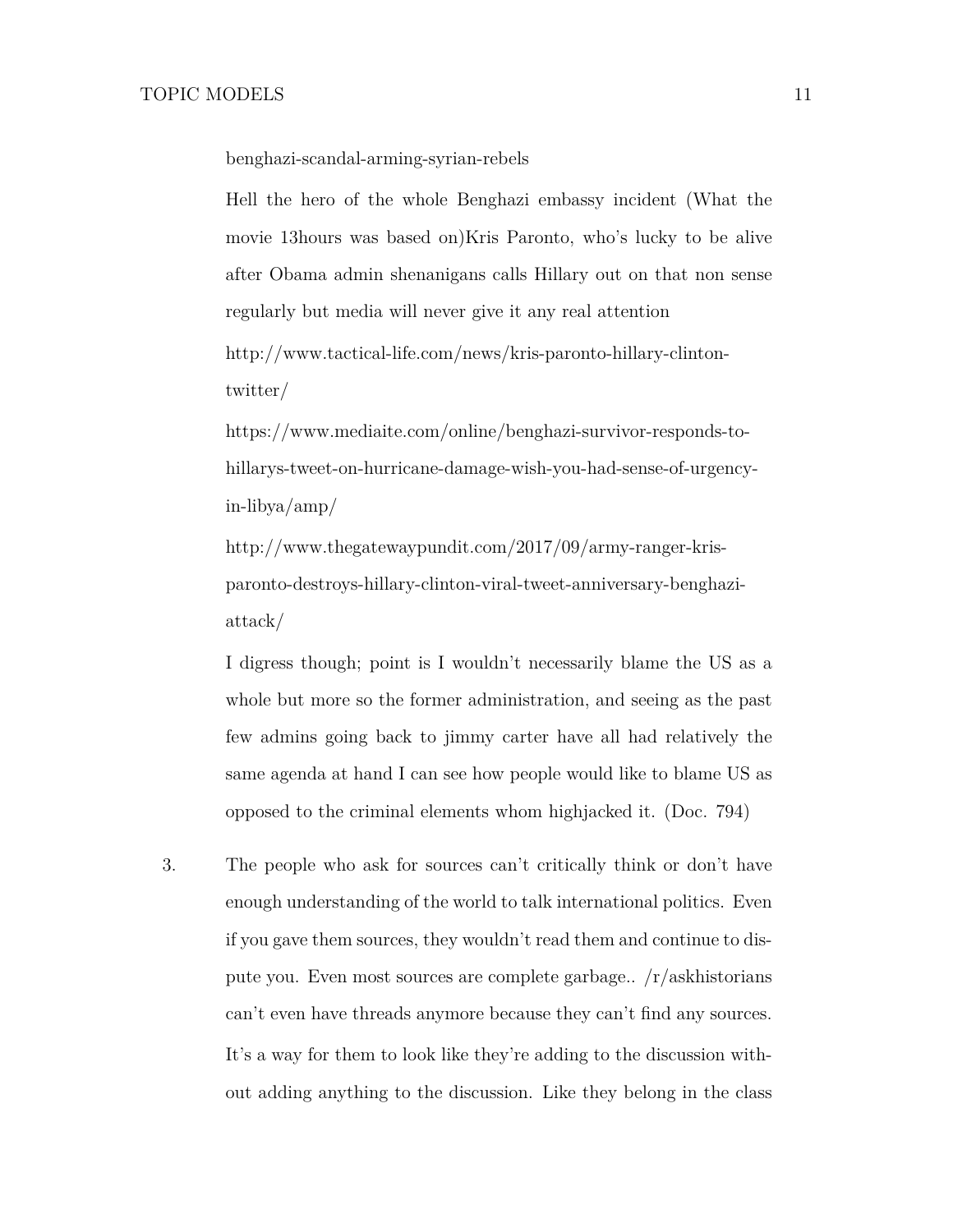without doing their homework. It's a self-gratifying ego trip, "look" at me, I'm a truth seeker and a good one at that, I'm gonna need a source, buddy or you got nothin'!"

A person's analysis of a situation can be verified or discredited if you do your own research or have been paying attention the last twenty years. You can entertain their analysis without fully committing to it being true. You don't have to accept anything as truth but hearing all possible options and opinions, you have yourself a solid foundation of the situation.

I.e. Fuck pretentious redditors (Doc. 713)

4. The only power anyone has is that recognized by those around them. If the US is the only power that matters, then it alone is the player that determines what happens in the world, and what it wants, is decided for the world. If it's "Western Culture" or the UN, then so be it. It's not a unanimous decision made by every person on earth. Either the powers that exist allow something or challenge something. When I say 'the world has decided' I don't mean that every person likes that decision. But every person with the power to matter in the decision has been summed up. Power is disequal among nations, as it has been since time immemorial. In the time of Alexander it was nigh his will alone that made decisions. In the time of Genghis Khan it was that of his influence. The Romans ruled how they wished. Britain controlled most of the world with colonialism for it's time.

> The way the world decides comes down to who holds the power to decide. I don't believe the US alone makes that decision, but it and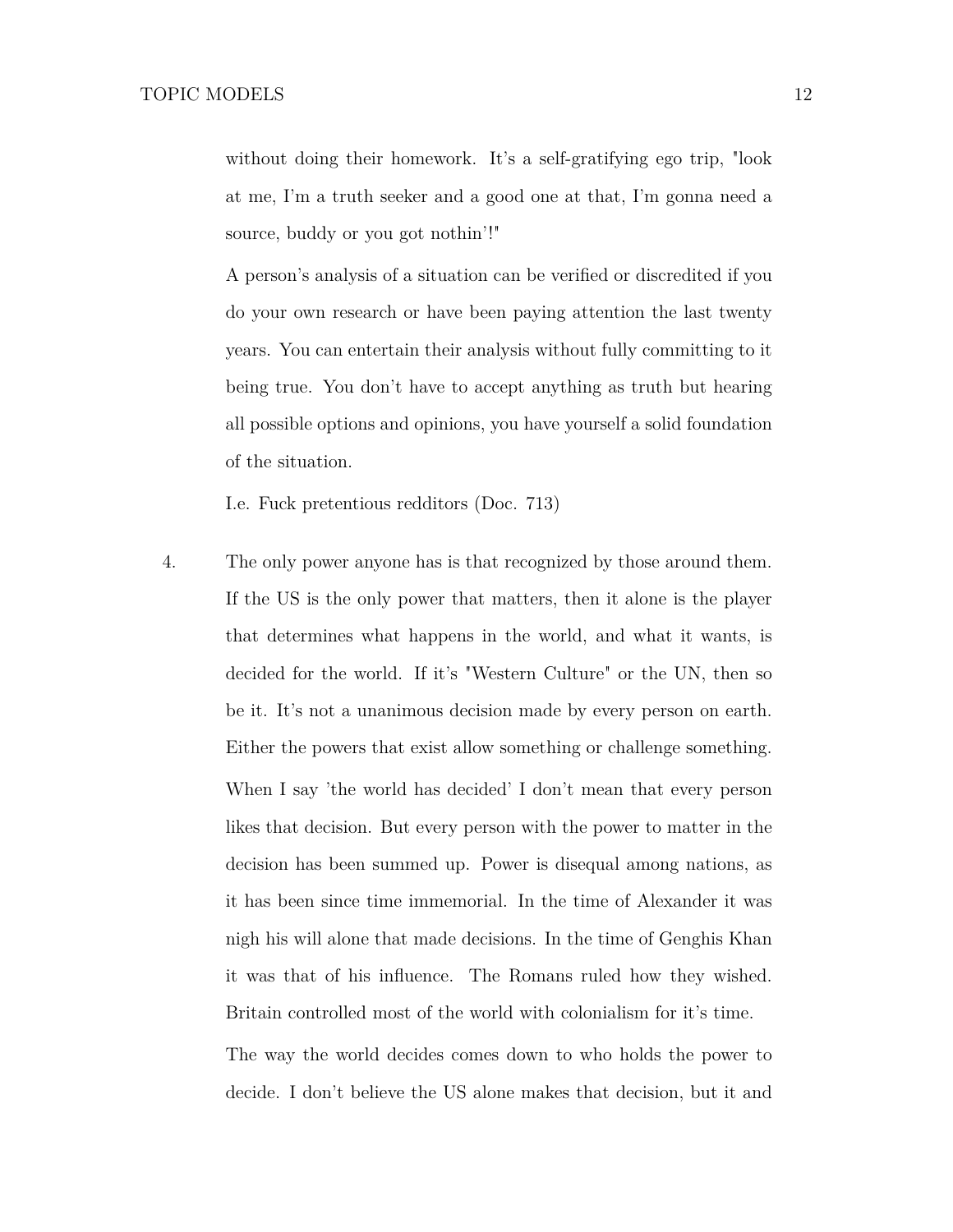it's allies certainly seem to hold all the power they need to make near unilateral decisions, within certain bounds, on behalf of the world. That's the realistic decision matrix that matters.

If you don't like that, lead the opposition, and see who the world decides to be the best option between the two.

Yes, this is bleak, but it is realistic. Social change is difficult if those with the power don't care. Something to keep in mind. (Doc. 159)

5. you're failing to grasp the point. I'm sincerely racking my brain to think of how to be more succinct. let's try this:

> ok, so, let's say I grab the finest, most titled, doctor they have at the hospital (per your example). however, he's actually a serially negligent Dr. & performs malpractice. hmm, what did his title do for me that day?

> You are using titles as a "filter" in your example. I'm not asserting titles are worthless, but they are no guarantor for success. or truth. or fact. or whatever applies in the scenario you're in.

> I read the clown's post. it wasn't trash, but it was flawed; I have background in this issue that allowed me to know why his conclusion was false. I pointed out specifically how & why. he had no response & just fell back to elitism & condescension. he failed. then you jump in. I'm taking for granted you have some prior relationship with him, but I really don't care.

> at the end of the day, his/your analysis fails to account for USA debt holdings. it's ideas that matter. not our titles. do some research build on what you have. but your conclusion is false due to an arbitrarily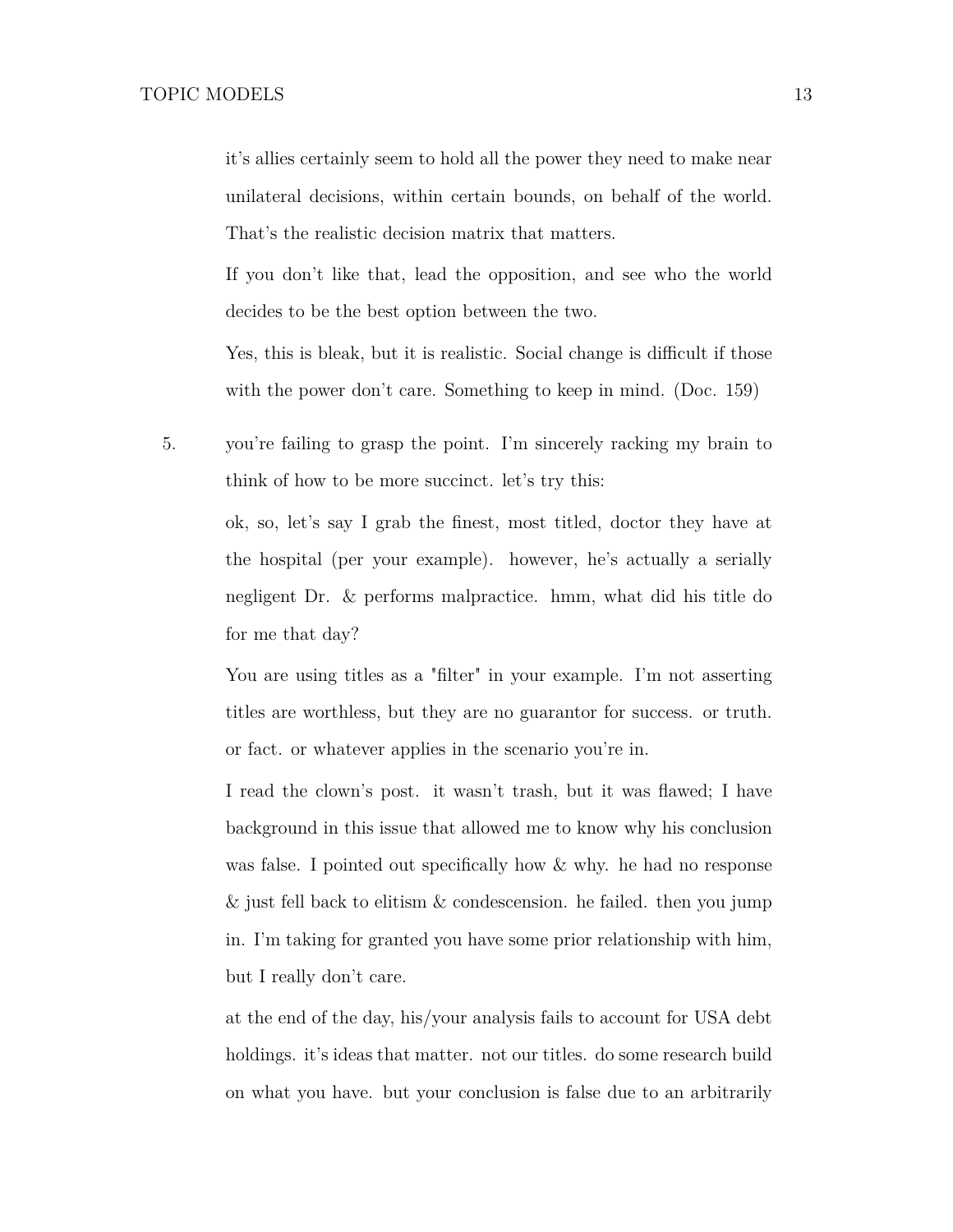narrow lens. (Doc. 1524)

Even reading through each post individually, it is difficult to a pinpoint a specific "topic" that arises naturally. We can however, see a common thread linking these posts together. They are all arguments meant to persuade a reader. Let us look, in contrast, at the top five representative posts of the other topic.

- 1. So Israel is going to let Saudi Arabia, a rising military power, send its frigates, corvettes and missile boats into Israeli waters. It will then watch as this rising military power lands troops in and occupies Lebanon? That completely flies in the face of Israeli military doctrine, cedes sovereignty over its security sphere, enables another military power to establish land based military assets on its opposing border. There is no way that would ever, ever happen. I doubt even Turkey would allow it, as they are also vying for influence in the Muslim world. Remember, Israel's military doctrine is based on having the superior army over all Arab nations AND being so strong that no Arab country would ever think of invading them. Allowing Saudi Arabia to exert military control over Lebanon would be a death knell for any Israeli politician and it would be a major security concern for Israel. This is a fantastical scenario my friend. (Doc. 551)
- 2. show me the historical precedent of Israel allowing an Arab army bombard a country near its borders? Israel allowing Saudi Arabia to bomb Lebanon would concede that Saudi Arabia is a military power in Lebanon, something that is ridiculously foolish for the Israeli regime. If the war goes badly and Saudi Arabia wants to put troops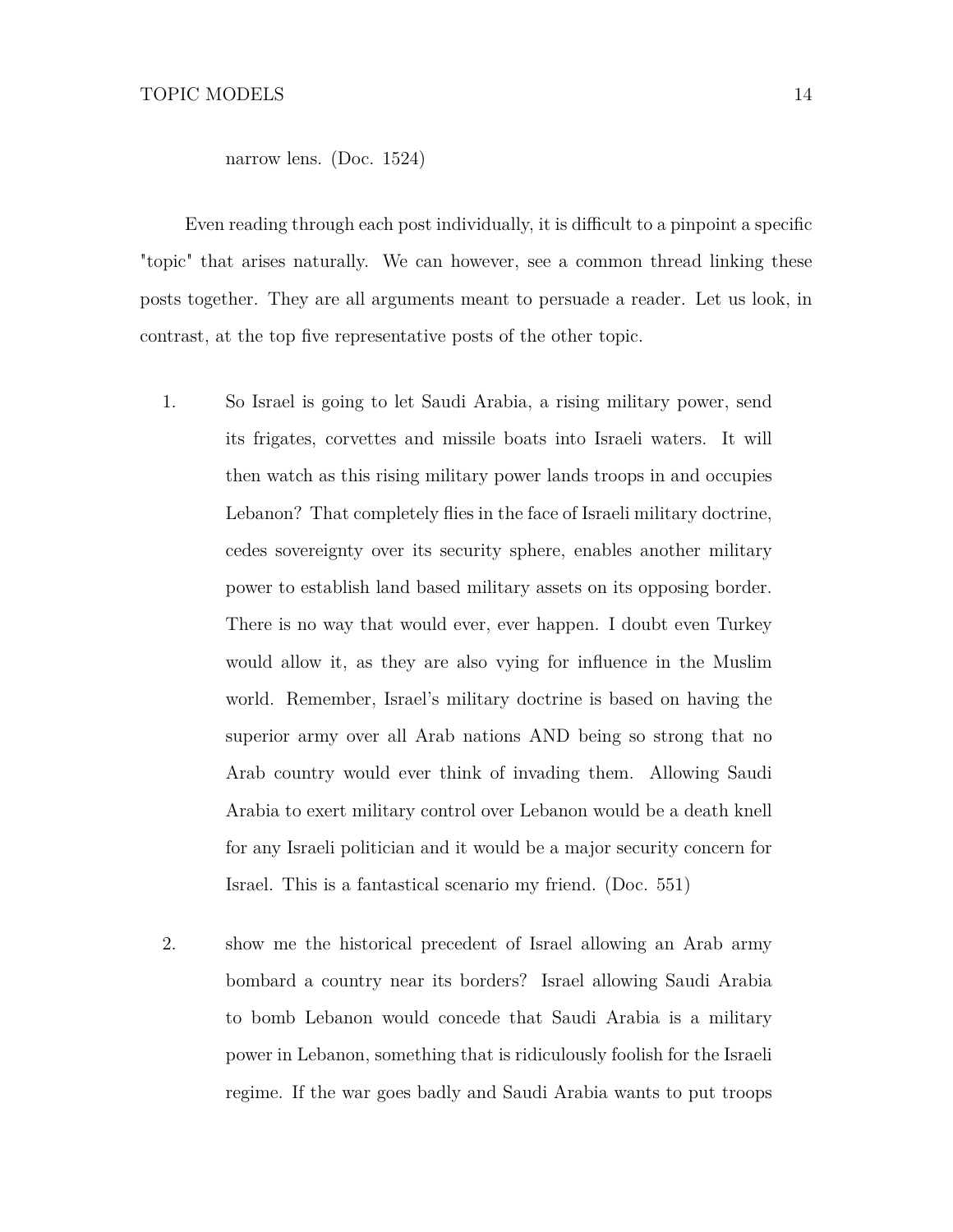in Lebanon? Israel will never, ever let an Arab power launch a war near its borders, even if it is against Israel's enemies. (Doc. 520)

3. Why on Earth do you think Saudi needs to go through Iraq to get to Lebanon? Iraq is to the East of Saudi and Lebanon is to West. Saudi has Jordan, Israel and Egypt on its side. It doesn't need Iraq and it doesn't need Syria.

> Jordan will allow Saudi to do whatever. Jordan depends entirely on Saudi, Israel, and US for its security. And Israel will jump on any chance to damage Hezbollah. And Egyptians HATE Iran. They fought them during the Iraq-Iran war and they're eager to fight them again. (Doc. 584)

- 4. why would Israel let an Arab power encroach upon its military hegemony in the region? why would Israel signal that Saudi Arabia is able to extert military power in Israel's security sphere? Is there a historical precedent for that? It is one thing to cooperate with Saudi Arabia diplomatically and covertly, it is another to allow Saudi fighter jets bomb another country at Israel' borders, gather intelligence, etc. It is profoundly stupid for Israel to ever allow such a thing. (Doc. 993)
- 5. No he was not an Iran proxy. He is Sunni and has Saudi citizenship FFS. He's a Saudi puppet and they ordered him to resign. Saudis and Israel want to start a war in Lebanon, having failed to oust Assad in Syria. They think Hariri resigning will throw Lebanon into chaos, giving Israel its "legitimate security concerns!!!!omg!!!" and its pretext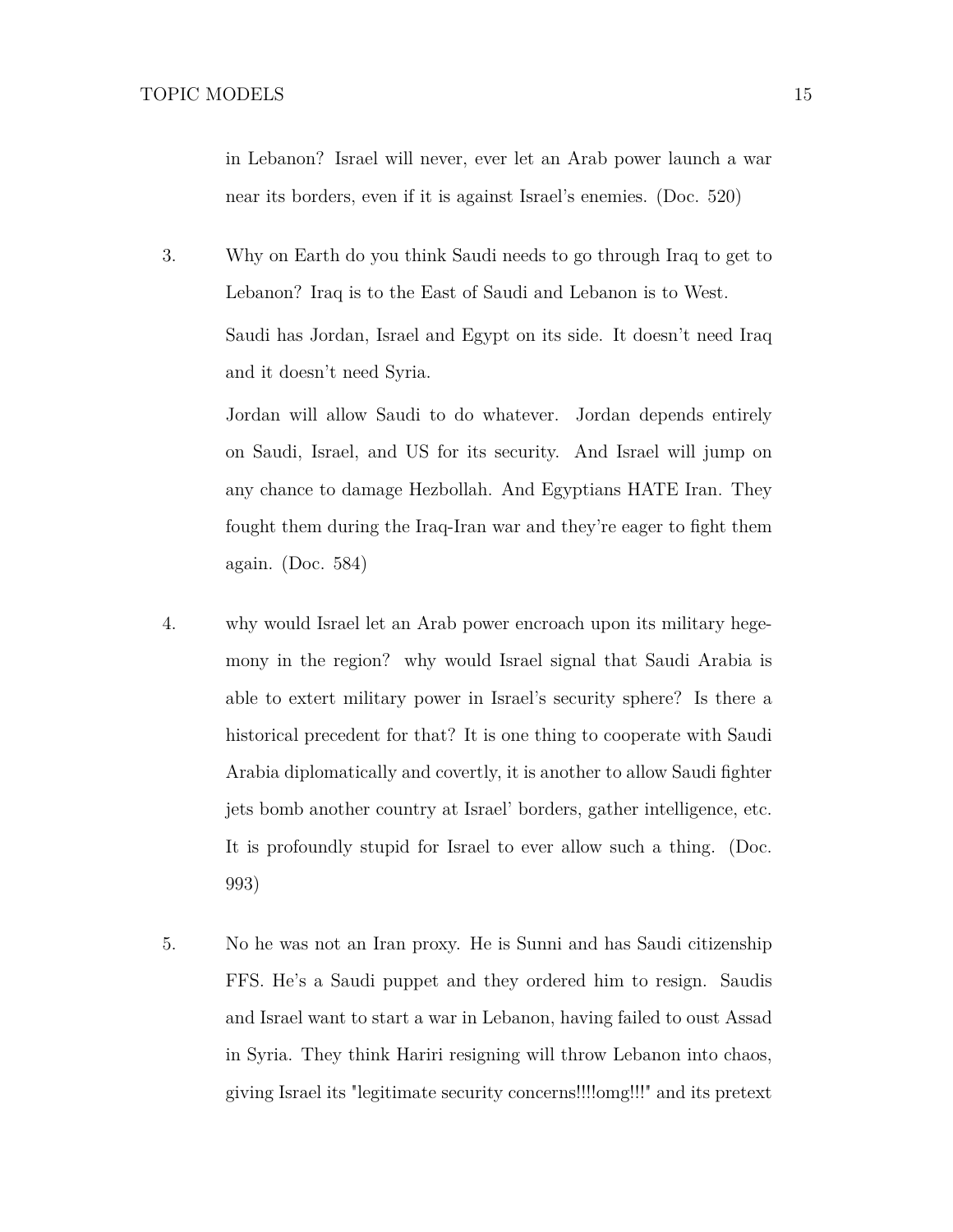for another one of its defensive preemptive invasions of Lebanon.

Assad is allies with Iran. Hezbollah in Lebanon has support from Iran as well. So far, Lebanon hasn't taken the bait. (Doc. 1829)

These posts are clearly all argumentative as well, although here we may note one important difference. A topical theme does begin to emerge: posts that clearly and specifically address Middle Eastern politics and the relationships between different states.

For both topics, these differences persist as we continue drilling down through the list of representative posts. We may therefore begin to conclude that the topic modeling algorithm has sorted the posts into two groups based on the language used within them: those posts specifically discussing Middle Eastern politics and conflict (topic 2), and those posts arguing other issues (topic 1).

We can then shift our attention to the algorithm's results when the number of topics is set to 14 (Table [2\)](#page-17-0). While not all of the topics seem immediately discernible from their word lists, some do present clues. Topic 2 seems to hint at citizenship and history; topic 4 contains several country names (and hints mostly at the Middle East); topic 6 hints at war and inter-state relationships; topic 9 seems to discuss countries in the Middle East; topic 10 appears to be very clearly discuss a range of Middle Eastern countries and groups; topic 11 may be hard to discern but words like "oil", "american", "control" and "security" certainly hint at American involvement in oil operations; topic 12 is intriguing insofar as it presents the elements of web addresses ("https", "org"), as well as mentions to wikis ("wiki", "wikipedia"); topic 13 also contains several references to web addresses ("com", "www", "https", "http", "html"); and finally topic 14 seems centered around certain Middle Eastern countries and their inhabitants. Clearly, the word lists allow us to begin to form certain initial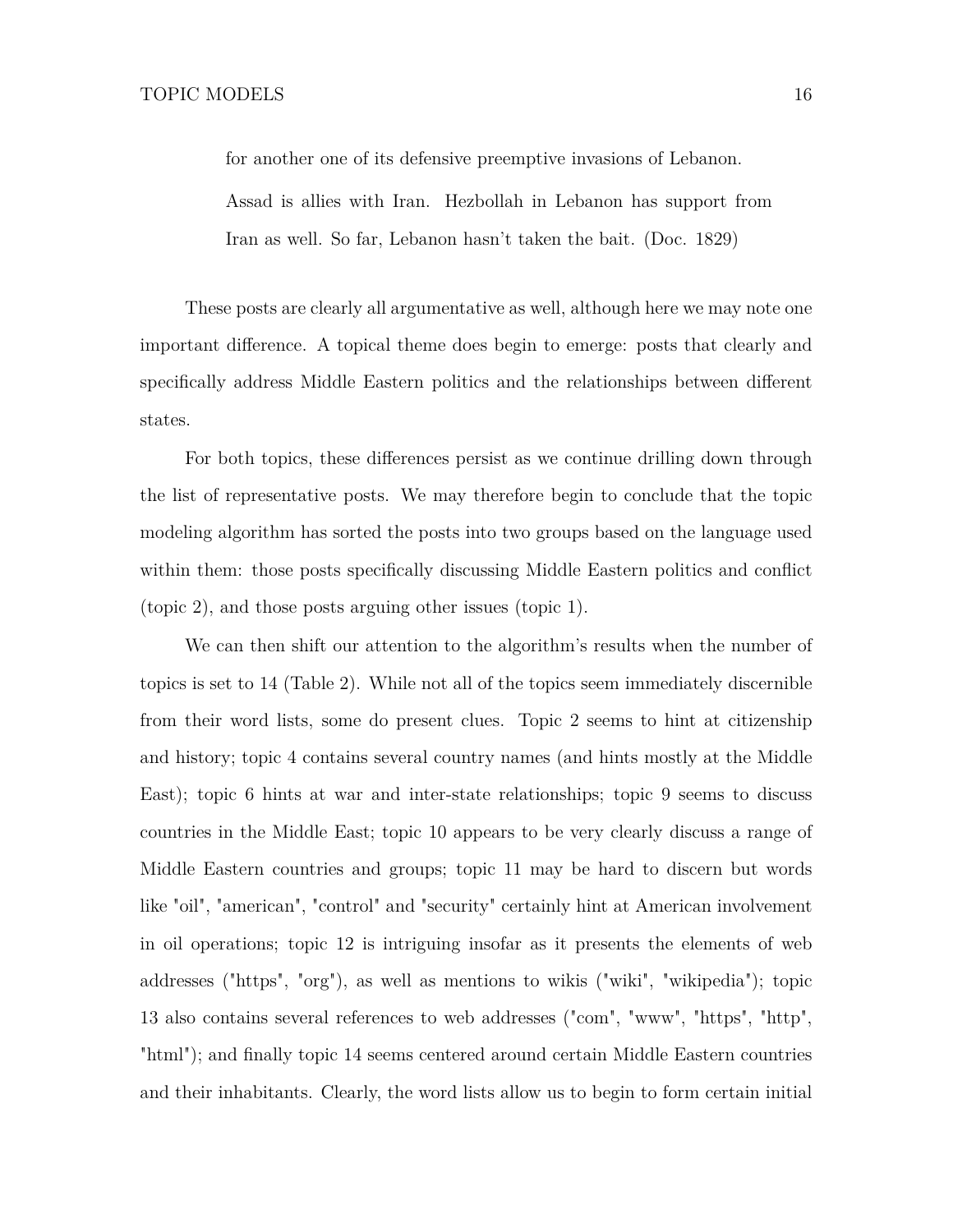interpretation (moreso if we continue past the top ten words), but these can be amplified or deepened by reading through the most characteristic posts within each topic. For brevity, we will not examine the top five in each topic, but rather, a small sample of representative posts to capture the general flavour of the topic.

Taken together with the most common words, the following posts lead to the interpretation that topic 1 is primarily composed of personal opinion posts: individuals either stating their own beliefs/opinions, or challenging those of others.

- 1. Why do you think that had to do something to warrant it. Are there not people raped, murdered, and robbed without provocation? The Hawaiians and indigenous people had their lands taken because it was possible to do so and no one was stopping them, that's all it takes have something people want with no way to defend yourself and no support and there you go. (Doc. 29)
- 2. This is something that I think about a lot. They haven't been eradicated, obviously they cannot be, and I believe that they will be looking to attach themselves to a movement that has a "future" at this stage.

I wonder how many have joined the ranks of the FSA or SAA or are shopping around for the next up-and-comer in the region. (Doc. 179)

3. I want to go, but I want to see the actual, physical country, and not the spectacle of how the DPRK runs. I'm happy waiting until that problem is solved, because I don't want to support the regime. (Doc. 2258)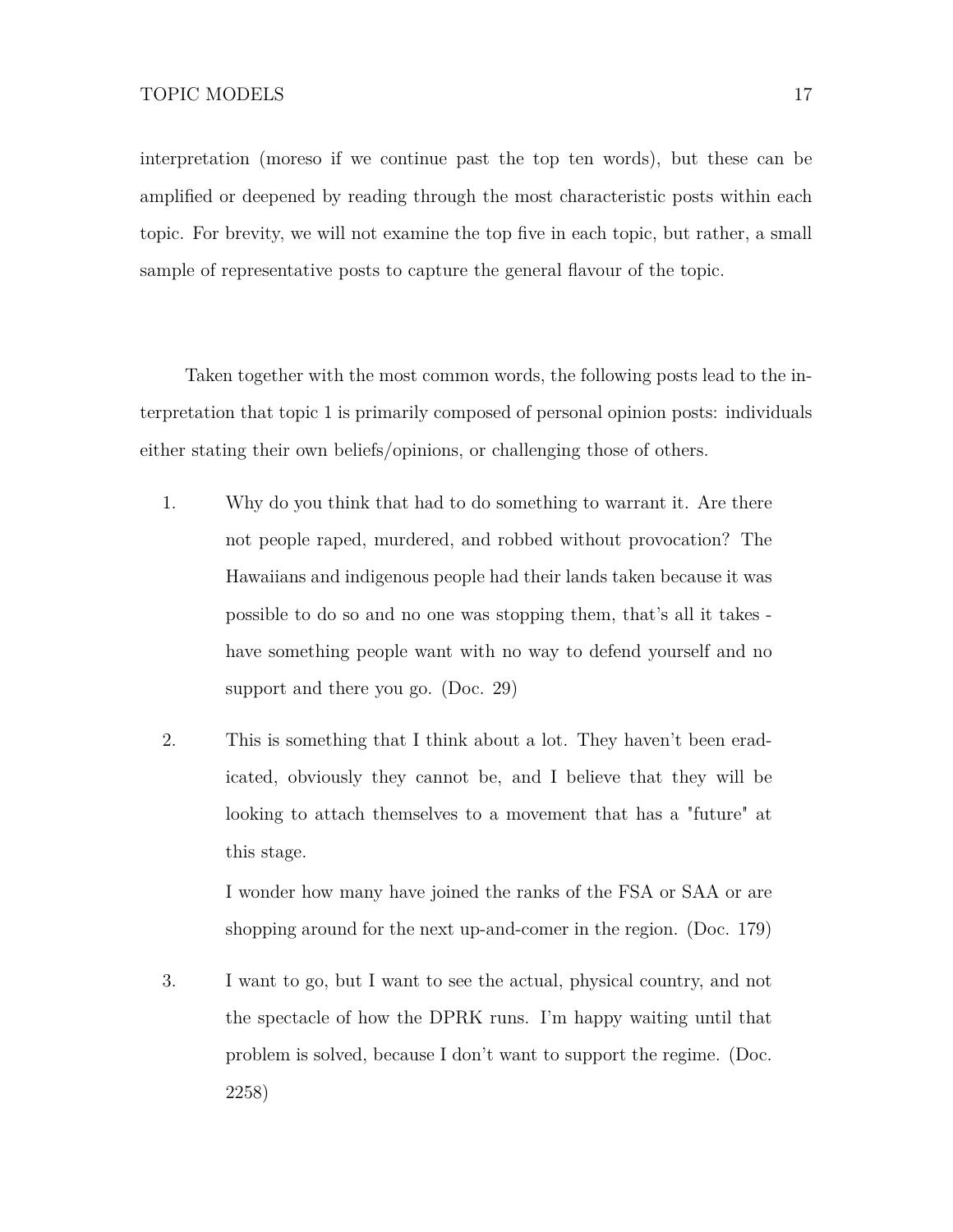<span id="page-17-0"></span>

| Rank           | Topic 1                  | Topic 2                              | Topic $3$                | Topic 4                        | Topic 5   |
|----------------|--------------------------|--------------------------------------|--------------------------|--------------------------------|-----------|
| $\mathbf{1}$   | people                   | years                                | need                     | iran                           | right     |
| $\overline{2}$ | think                    | president                            | power                    | iraq                           | said      |
| 3              | $\text{don}['t]$         | citizenship                          | mean                     | country                        | let       |
| $\overline{4}$ | want                     | conflict                             | actually                 | war                            | fuck      |
| $\overline{5}$ | know                     | family                               | just                     | reddit                         | fucking   |
| 6              | wouldn['t]               | ago                                  | doesn['t]                | iranian                        | won['t]   |
| $\overline{7}$ | lot                      | history                              | does                     | syria                          | bomb      |
| 8              | region                   | basically                            | true                     | russia                         | happen    |
| 9              | $\text{aren}[\text{'}t]$ | citizen                              | look                     | hope                           | literally |
| 10             | believe                  | point                                | $\text{don}[\text{t}]$   | used                           | invasion  |
| Rank           | Topic 6                  | Topic 7                              | Topic $8$                | $\overline{\mathrm{Topic}}\;9$ | Topic 10  |
| $\overline{1}$ | war                      | really                               | $\overline{\text{good}}$ | countries                      | israel    |
| $\overline{2}$ | military                 | involved                             | like                     | middle                         | lebanon   |
| 3              | government               | america                              | did                      | east                           | hezbollah |
| $\overline{4}$ | world                    | $\text{d} \text{id} \textbf{n}$ ['t] | going                    | shit                           | iran      |
| $\overline{5}$ | $\sin[$ 't]              | know                                 | lebanese                 | military                       | saudi     |
| 6              | israeli                  | got                                  | thing                    | money                          | syria     |
| $\overline{7}$ | arab                     | source                               | just                     | way                            | saudis    |
| 8              | want                     | probably                             | conspiracy               | prince                         | war       |
| 9              | trump                    | yes                                  | make                     | country                        | sunni     |
| 10             | civil                    | makes                                | political                | korea                          | lebanese  |
| Rank           | Topic 11                 | Topic 12                             | Topic 13                 | Topic 14                       |           |
| $\mathbf{1}$   | $\overline{\text{oil}}$  | https                                | like                     | saudi                          |           |
| $\overline{2}$ | deleted                  | org                                  | com                      | arabia                         |           |
| 3              | yeah                     | trying                               | <b>WWW</b>               | lebanon                        |           |
| $\overline{4}$ | things                   | wiki                                 | https                    | time                           |           |
| $\overline{5}$ | american                 | wikipedia                            | http                     | saudis                         |           |
| $\overline{6}$ | bad                      | $\log$                               | news                     | pretty                         |           |
| $\overline{7}$ | control                  | exactly                              | say                      | yemen                          |           |
| 8              | comment                  | wars                                 | just                     | citizens                       |           |
| 9              | make                     | know                                 | html                     | maybe                          |           |
| 10             | security                 | politics                             | current                  | country                        |           |

Table 2<sup>1</sup>

*The ten most significant words for topics 1-14 when the algorithm is run with number of topics set to 14.*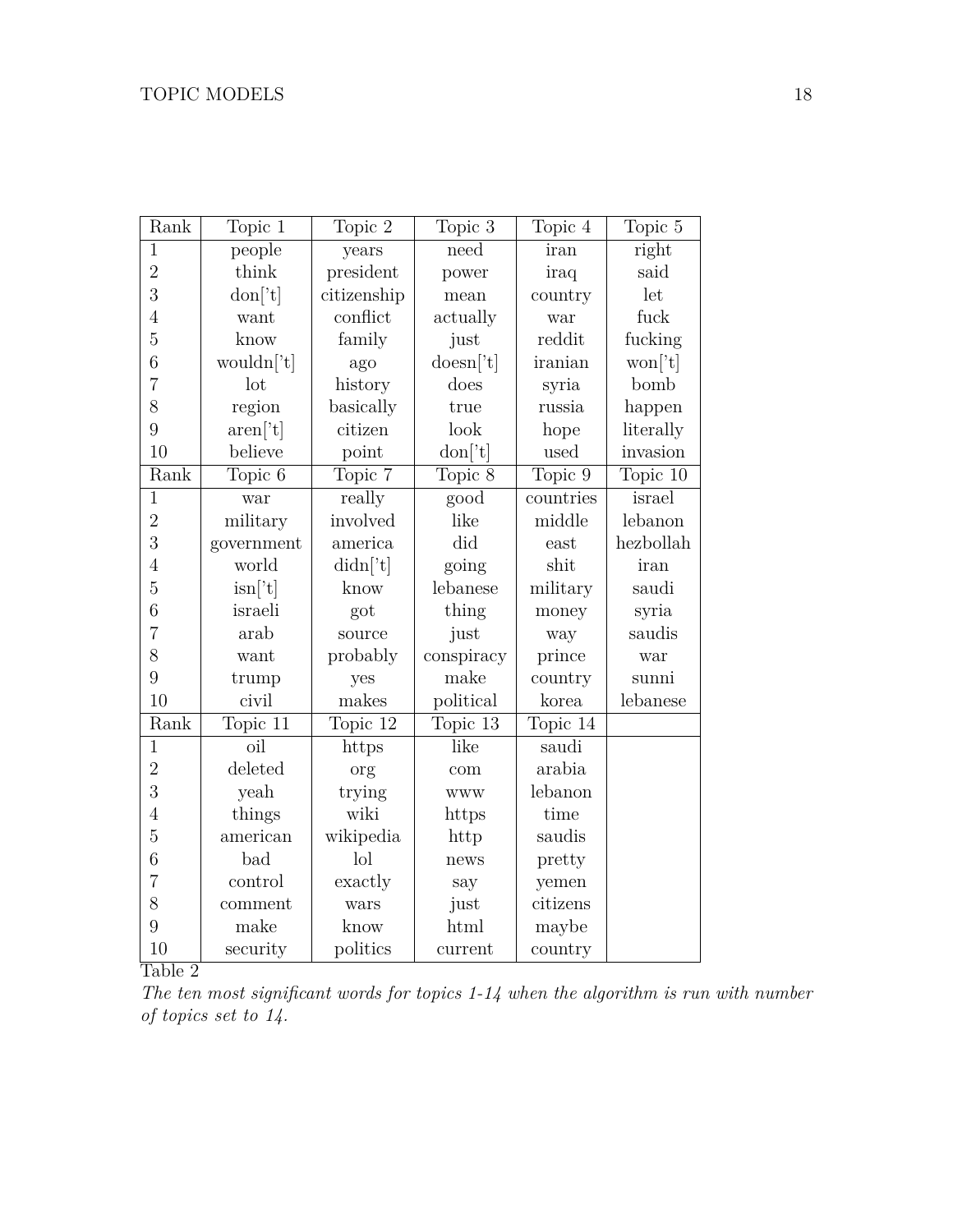Topic 2 fairly clearly groups a number of posts discussing the issue of American citizenship (as well as the citizenship requirements to be president of the U.S.A.), as illustrated by the following representative posts:

- 1. All three of them primarily resided in the US, had dual citizenship, were born to citizen parents \*and\* ended up relinquishing their foreign citizenship explicitly because of complaints about them. All three also lost primaries and never made it "anywhere near the general election for a major party." (Doc. 36)
- 2. Yes, as long as you are a natural born citizen of the U.S., 35 years or older, and have lived in the U.S. for at least 14 years, you can have a dual citizenship and still be President. Realistically, I doubt Americans would elect a dual citizenship holder

unless they renounced their foreign citizenship. (Doc. 258)

3. My sister is a natural born American and has both Russian and American citizen ship. Theoretically she can be president (but imagine having to defend yourself on charges of collusion) (Doc. 1745)

Topic 3 is not as neatly defined as the two previous ones. While there is definitely a common thread of discussions of "power" through some of the most representative posts (examples 1-3 below), there is also a fair bit of noise among them, posts that don't necessarily fit thematically at first glance (examples 4-5 below):

1. The only power anyone has is that recognized by those around them. If the US is the only power that matters, then it alone is the player that determines what happens in the world, and what it wants, is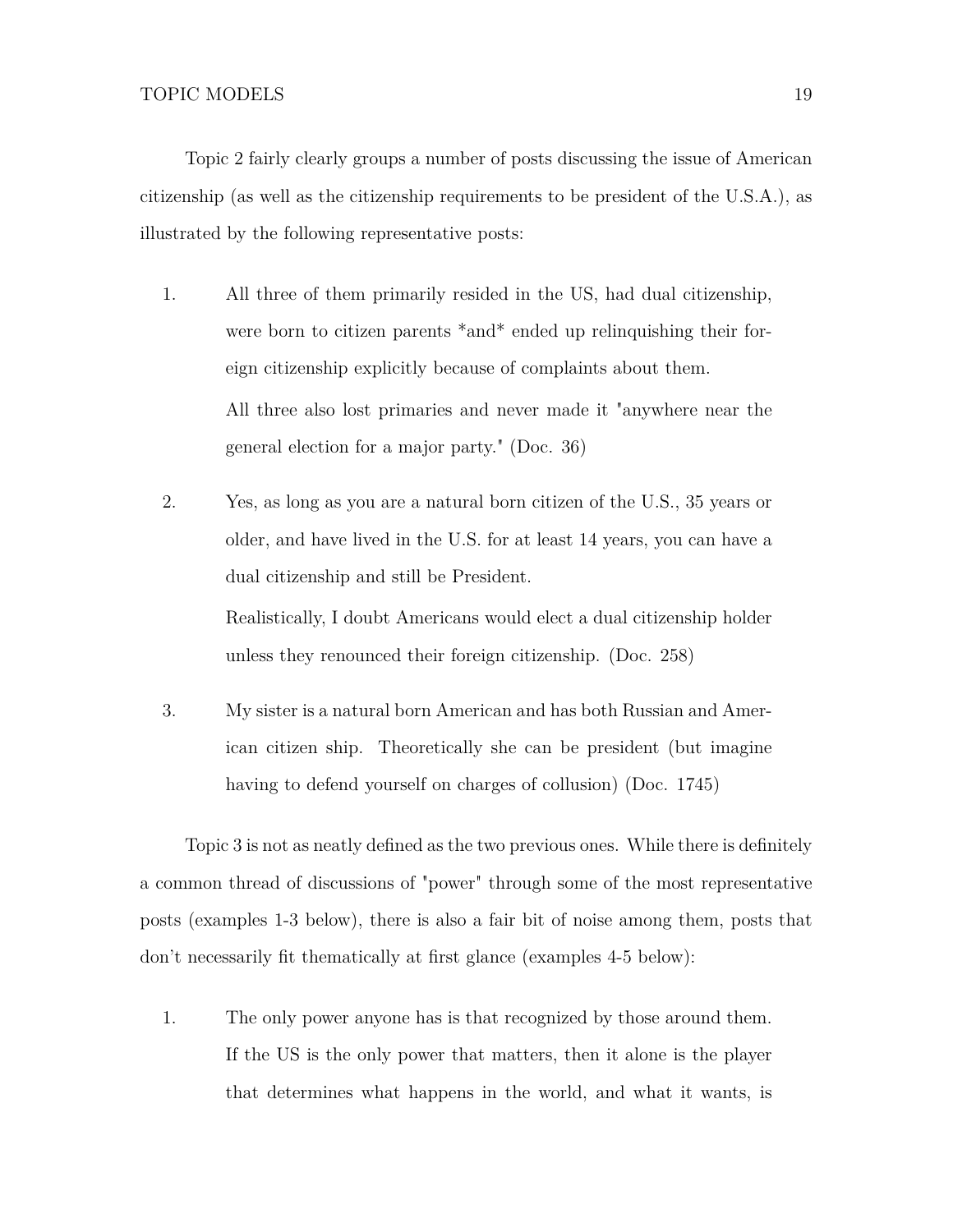decided for the world. If it's "Western Culture" or the UN, then so be it. It's not a unanimous decision made by every person on earth. Either the powers that exist allow something or challenge something. When I say 'the world has decided' I don't mean that every person likes that decision. But every person with the power to matter in the decision has been summed up. Power is disequal among nations, as it has been since time immemorial. In the time of Alexander it was nigh his will alone that made decisions. In the time of Genghis Khan it was that of his influence. The Romans ruled how they wished. Britain controlled most of the world with colonialism for it's time.

The way the world decides comes down to who holds the power to decide. I don't believe the US alone makes that decision, but it and it's allies certainly seem to hold all the power they need to make near unilateral decisions, within certain bounds, on behalf of the world. That's the realistic decision matrix that matters.

If you don't like that, lead the opposition, and see who the world decides to be the best option between the two.

Yes, this is bleak, but it is realistic. Social change is difficult if those with the power don't care. Something to keep in mind. (Doc. 159)

- 2. My theory is that there is an erratic baboon in the most important post in the world. So now all the other erratic baboons in power around the world sees this time of instability as their time to act. (Doc. 1820)
- 3. Power... unlimited power! (Doc. 491)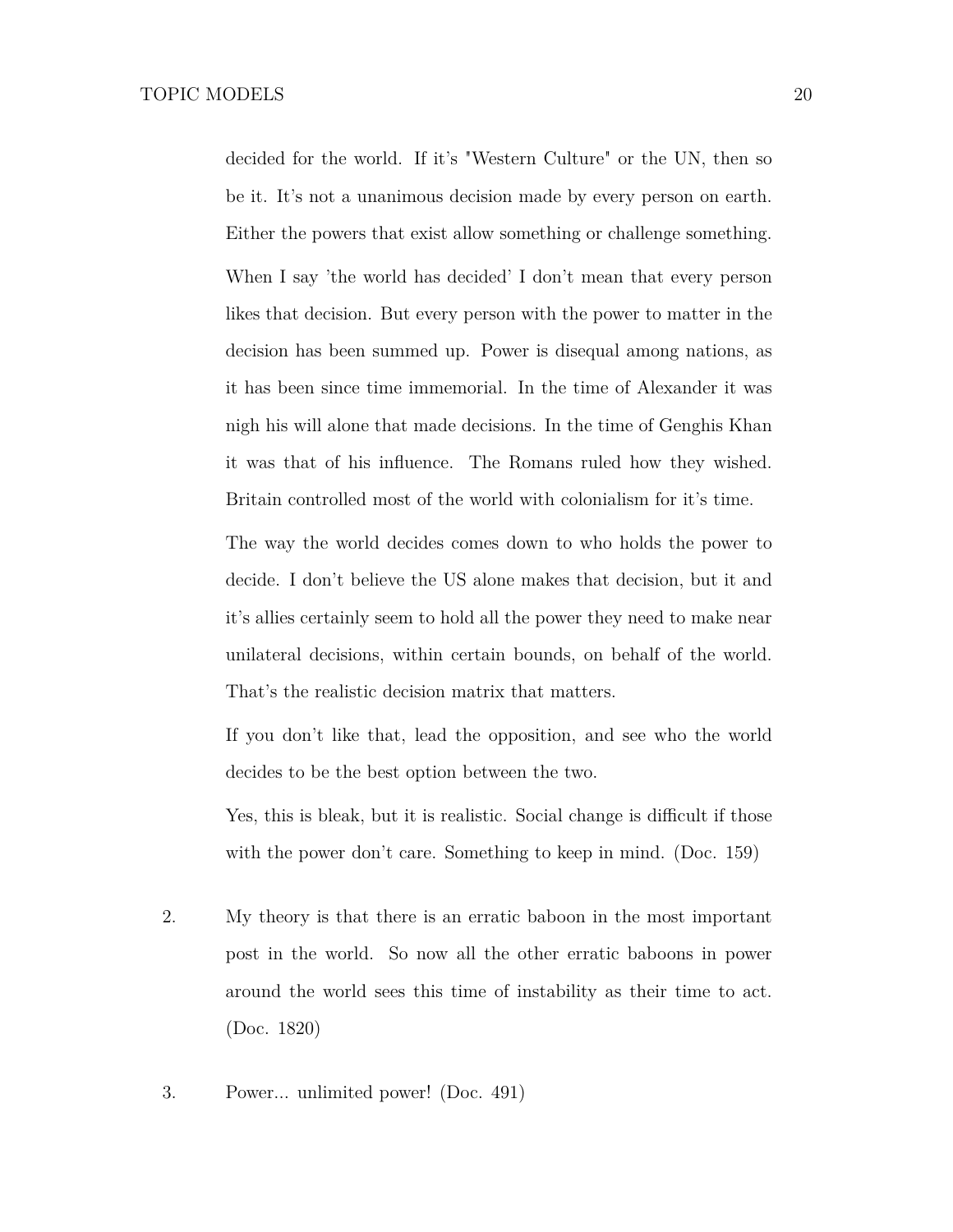- 4. This is stupid, even if your intentions are best. Look what happened to poor Otto. (Doc. 63)
- 5. No need to apologize! I was just curious. (Doc. 95)

Topic 4 deals primarily with international relations and conflicts (focused on the Middle East), yet also makes several mentions of the reddit site itself. While this topic is majoritarily about middle eastern relationships and conflict, there is also some noise, as evidenced in examples 5 and 6 below. Example 6 is also interesting however insofar as it mentions a specific country (Australia), the word "country" and discusses weapons, even though it appears to be written in jest. In terms of language, it therefore "fits" the theme, even though it might not semantically be in line with the other examples in 1 through 4.

- 1. Been here for five wars and reddit talked about all of them except S sudan which was ignored (other four Syria, Liberia, Yemen, Nigeria/Boko Haram–wait Iraq Civil War vs iSIS, a little corner of the Philippines had an insurrection and held territory, many more minor conflicts) (Doc. 275)
- 2. You're thinking of the Levant and present day Iraq. The Arabian peninsula contributed little, if anything, to the Islamic Golden Age. (Doc. 1957)
- 3. The Iraqis (who outnumbered the ISIS invaders 10:1) fled Mosul and left the weapons and vehicles the US gave them behind. (Doc. 766)
- 4. The damn mess is entirely Obama's fault for cutting and running from Iraq, and for appeasing Iran. (Doc. 870)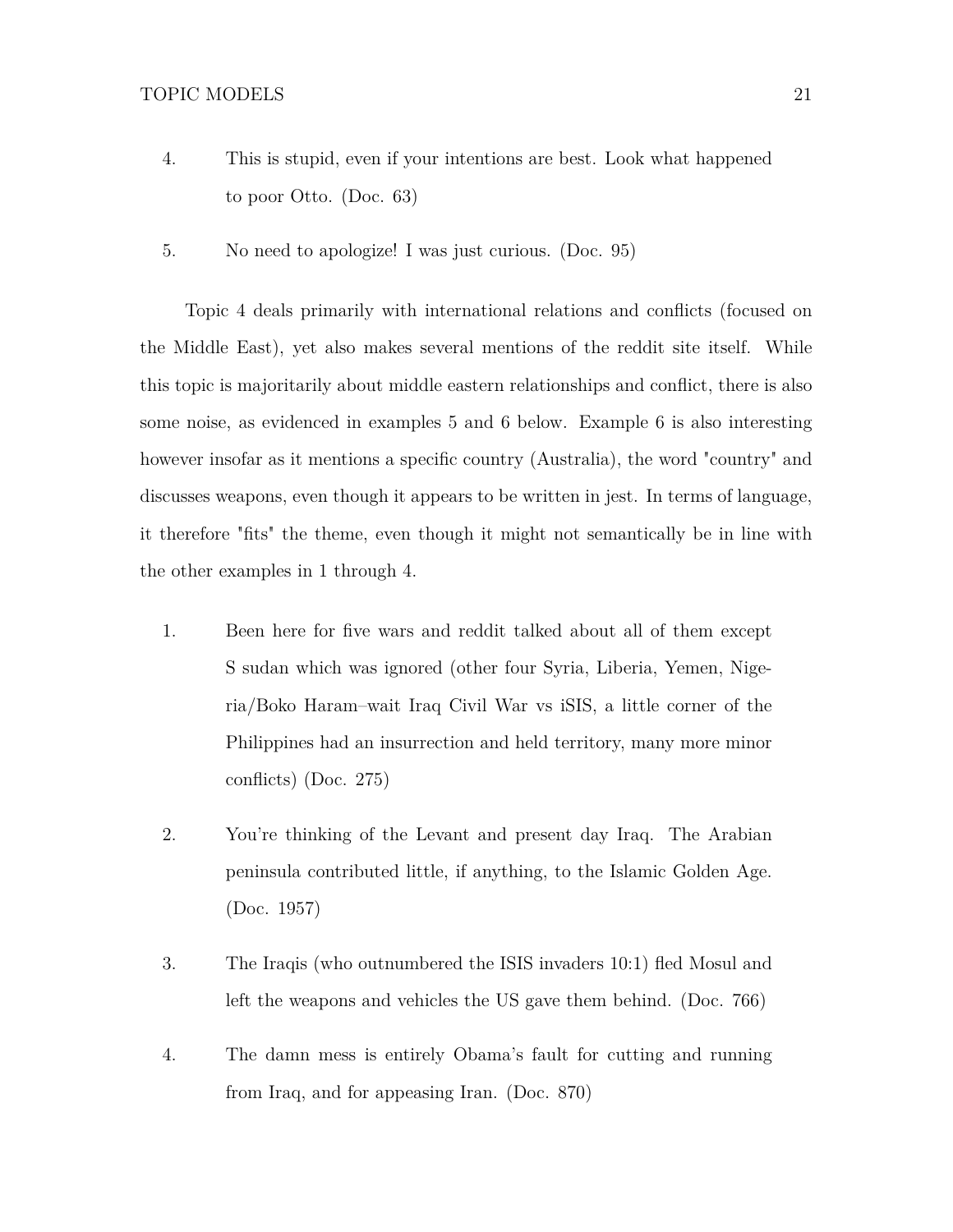- 5. Spa day, are you saying spaghetti day? (Doc. 57)
- 6. Given this was started by an Australian. The weapons will be frozen kangaroo tails at 3 paces. And I'm serious when I say that kangaroo tails are used as weapons in certain parts of our country. Suckers can do some real damage. (Doc. 2288)

Topic 5 isn't quite thematically-defined, but seems to largely group posts that contain the words "fuck" and "right". Many of these posts are very short, and likely difficult to classify; they therefore end up here together, as the examples below illustrate:

- 1. Fuck, it was right there, and I forgot him in the list. (Doc. 125)
- 2. Fuck me, for a second I thought that said London. (Doc. 1455)
- 3. And literally anyone can be appointed to Supreme Court if I remember the Constitution right (Doc. 213)
- 4. Saudis try to fuck up our winter tourism with threats, israelis try to fuck up our summer tourism (Doc. 367)

War is the prevailing theme for topic 6. While war and military are the primary topic of conversation throughout these posts, there is a strong undercurrent in the discussion about who stands to benefit and/or profit from military action:

1. Well the Saudis have the third highest military budget in the world, and spend billions every year purchasing US military equipment. (Doc. 970)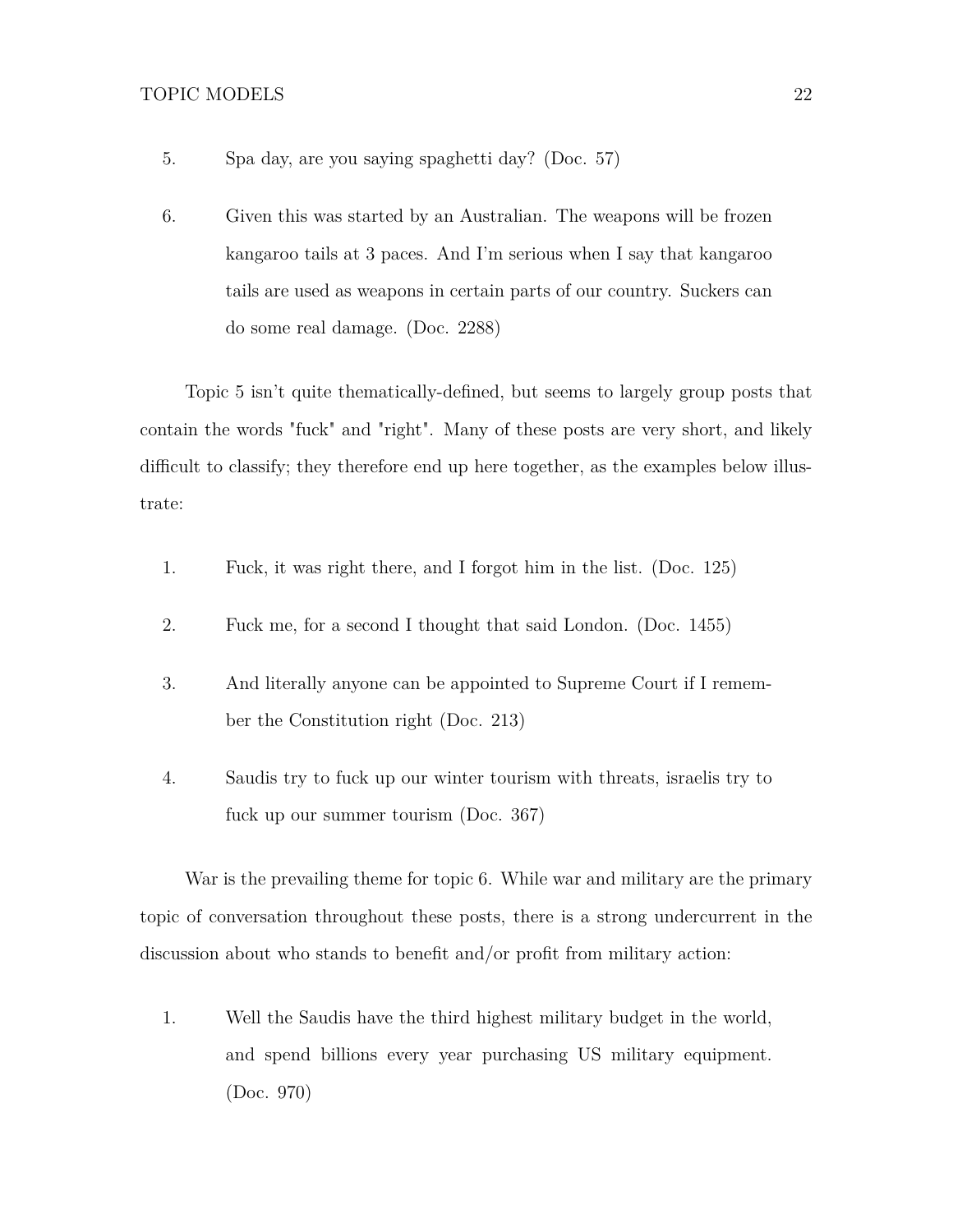- 2. This argument would have been nice to throw around prior to the 2016 election when everyone was deriding Clinton for accepting donations from Saudis, when it turns out Trump is no different in that regard. His supporters were fooled during the campaign on that issue. (Doc. 897)
- 3. Just as the Syrian civil war seems to be winding up, another potential war is being planned. (Doc. 1287)
- 4. They will definitely want to sell arms and profit from the war! (Doc. 954)

Topic 7 groups together posts that respond to other statements regarding their accuracy or inaccuracy. Posts range from those upholding previous statements (example 1 below) to those expressing understanding after reading a post (example 2), while others seek further clarification (example 3) or challenge previous posts (example 4):

- 1. Anyone who does not acknowledge this actual, provable fact is doing a disservice to themselves. Hold all your politicians' feet to the fire. (Doc. 888)
- 2. Oh, ok that makes sense. (Doc. 1261)
- 3. Saudis are more involved in syria? Damn I didnt know this, whats your source? (Doc. 1363)
- 4. Find me ONE reputable source that says we didn't arm rebels who later joined ISIS. ...just one. I'll wait (Doc. 773)

Topic 8 is another topic that is somewhat difficult to nail down. It has a few related strands, notably: discussions about which actors know what in a given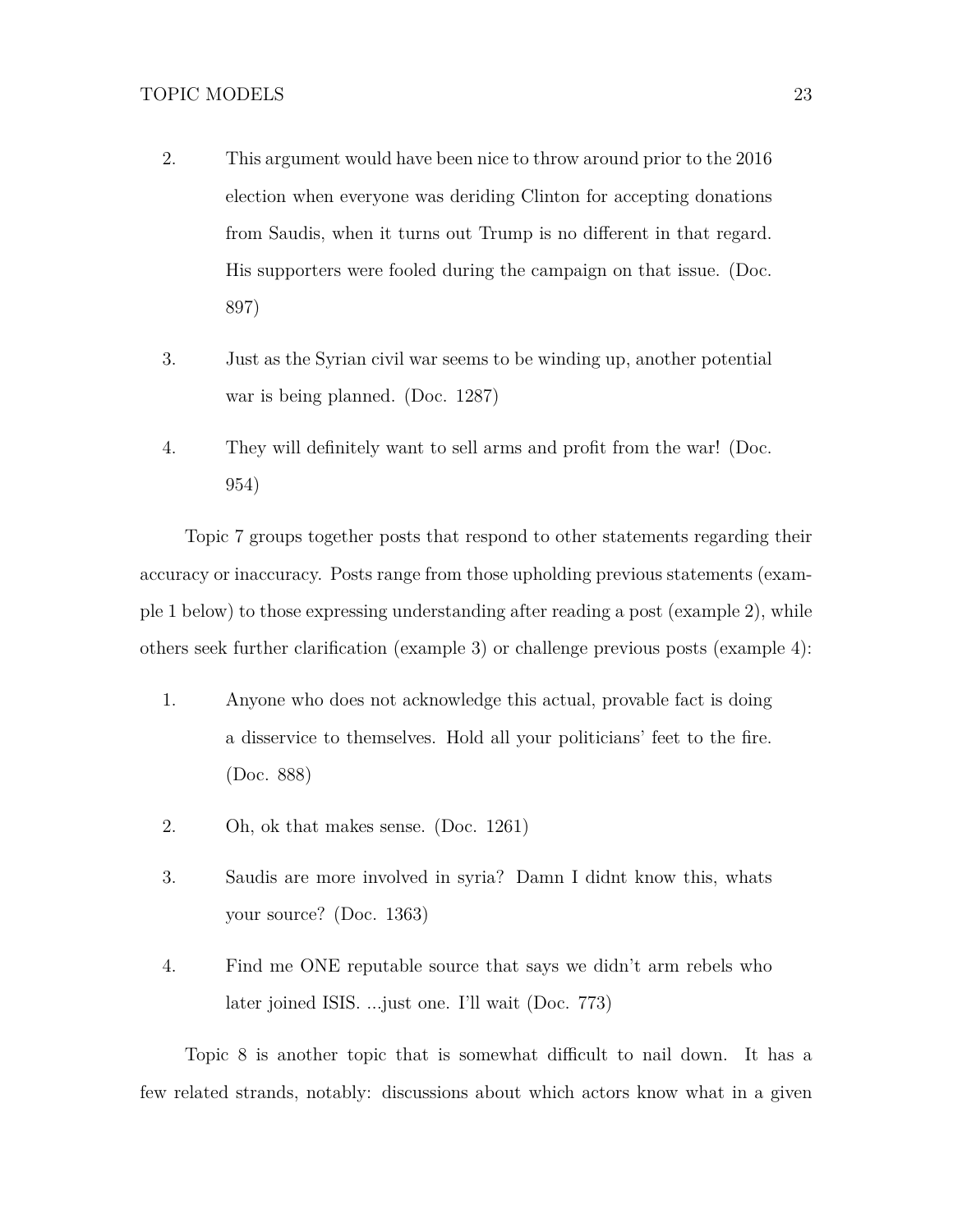situation (examples 1 and 2 below), as well as discussion about conspiracy theories (examples 3 and 4):

- 1. well, NK, obviously but there's all kinds of places on the planet that might still be dangerous but not as well known. What if I want to go visit some natural sinkhole somewhere but it happens to be in an area that's not widely known to be dangerous, but is. Like the Boko Haram area was before they came about. If the State Department had up to date information about some local dangerous activity, I'd sure love a call from my airline saying "hey, we're just been notified that you might be flying into a dangerous situation and we'd like to make you aware of it." (Doc. 2282)
- 2. Except that Kushner doesn't know a thing about US-Saudi relations. Hopefully there are State and CIA folks actually running the meetings. (Doc. 917)
- 3. That it doesn't validate all other conspiracy theories is just another conspiracy theory. (Doc. 1621)
- 4. Love a good conspiracy theory. (Doc. 1758)

Topic 9 brings fairly well-defined themes together. Several posts describe American involvement in Middle Eastern affairs (examples 1-3 below), the Saudi Crown Prince (examples 3-5), as well as general discussion about Middle Eastern countries (examples 6-7).

1. The US is such a major player in the Middle East that noninvolvement is involvement. (Doc. 799)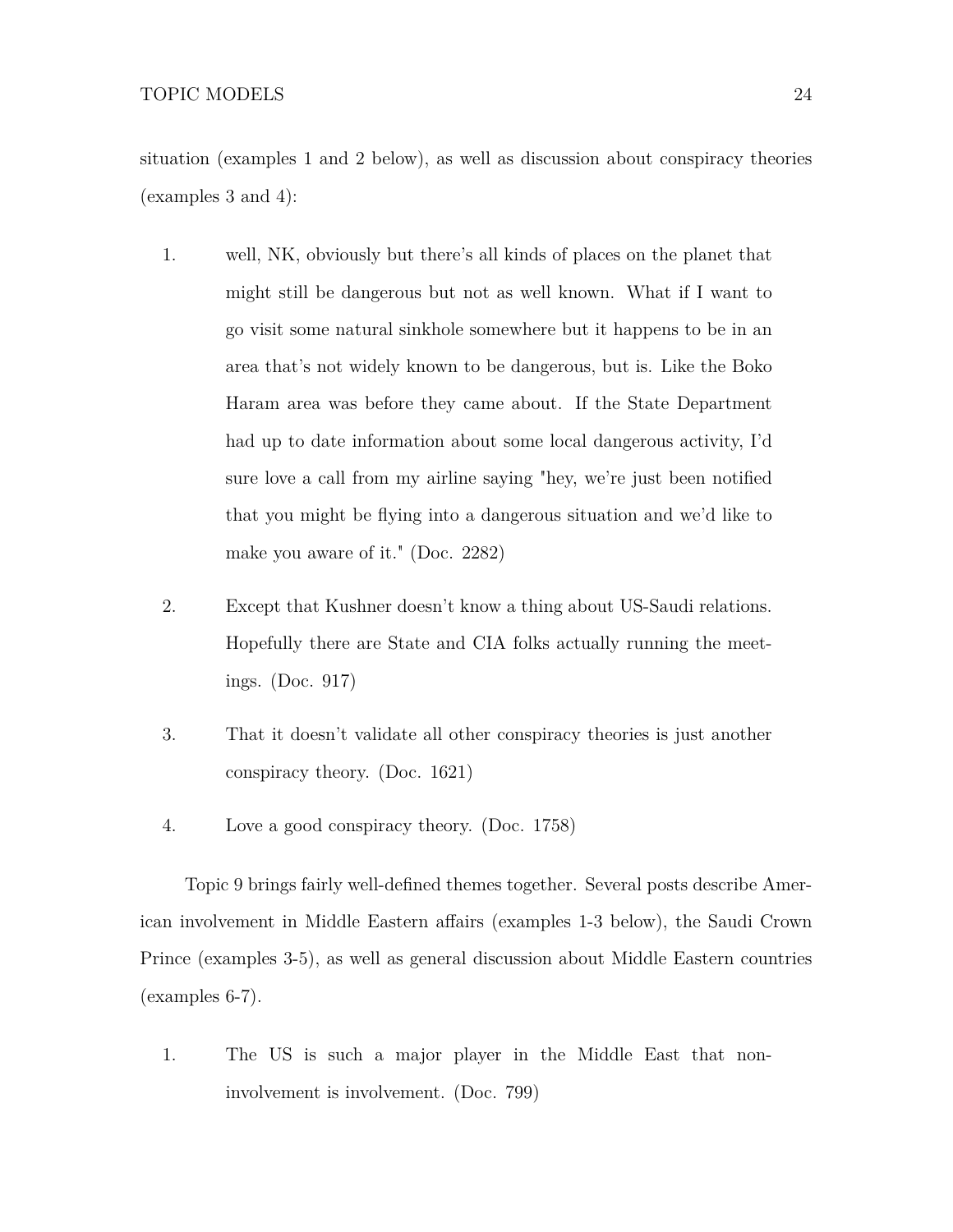- 2. US interfering in the Middle East : Teasing the cat with a laser pointer (Doc. 972)
- 3. Jared met with the crown prince and king days before the purges started, no way the trump administration didn't prescribe this (Doc. 806)
- 4. What you perceived as left might not be the same what the crown prince perceived as left. (Doc. 1965)
- 5. You can use MBS to refer to the prince. Much easier than remembering his name (Doc. 242)
- 6. It's one of the most westernised countries in the Middle East. The people are friendly and t has a vibrant culture. The other is the most easternised country in the Middle East and the people have a certain arrogance. (Doc. 1108)
- 7. Im not so sure about that. If you knew what you were doing you'd stay way the hell away from the Middle East.

Even if your a Muslim it's dangerous. (Doc. 126)

Topic 10 is one of the most clearly defined in this collection. Much as its word list suggests, it groups conversation about Hezbollah, Lebanon, Israel, and other Middle Eastern countries, specifically discussing military action between these actors, as exemplified in the posts below:

1. No he was not an Iran proxy. He is Sunni and has Saudi citizenship FFS. He's a Saudi puppet and they ordered him to resign. Saudis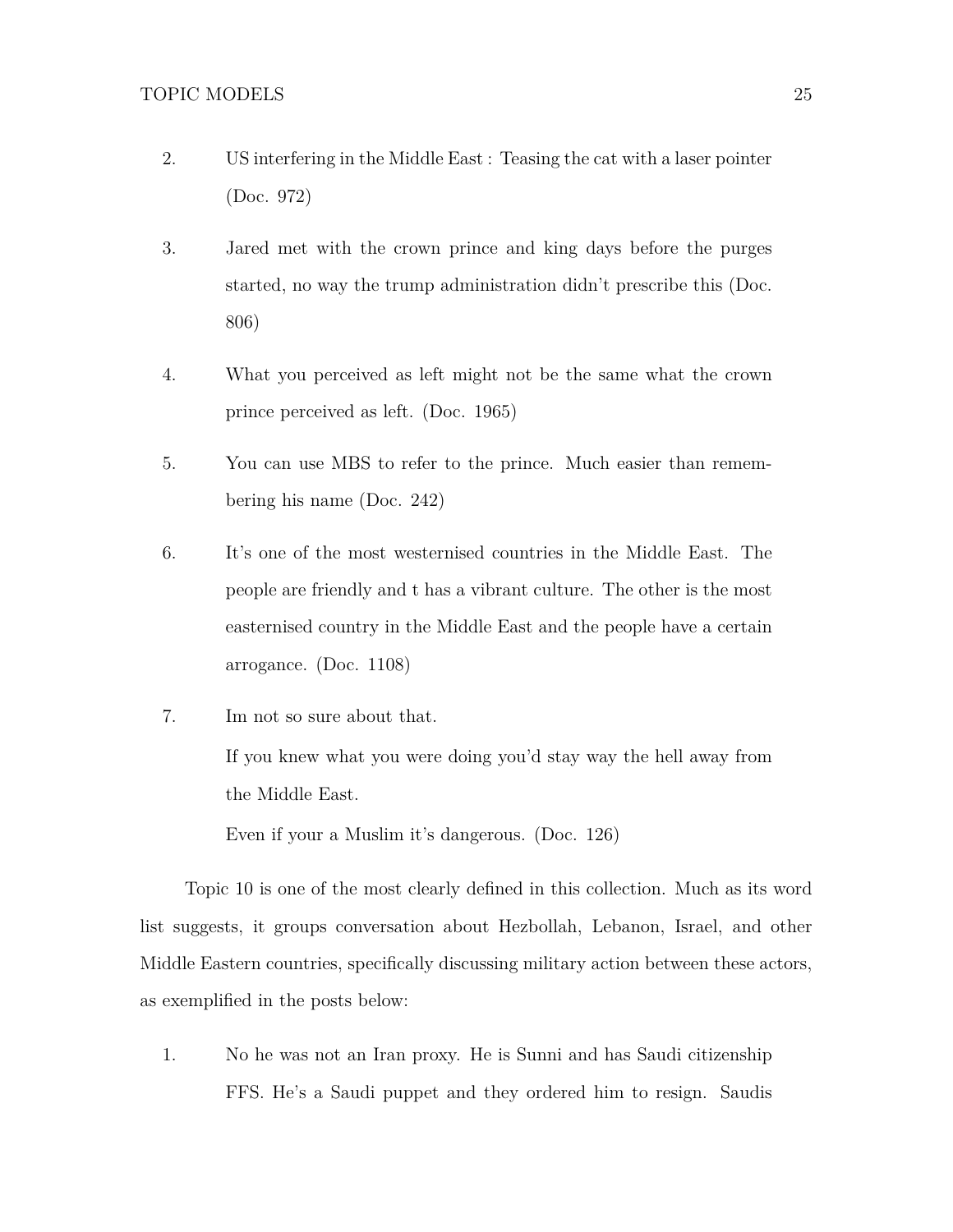and Israel want to start a war in Lebanon, having failed to oust Assad in Syria. They think Hariri resigning will throw Lebanon into chaos, giving Israel its "legitimate security concerns!!!!omg!!!" and its pretext for another one of its defensive preemptive invasions of Lebanon. Assad is allies with Iran. Hezbollah in Lebanon has support from Iran as well. So far, Lebanon hasn't taken the bait. (Doc. 1829)

- 2. Israel fared really badly against Hezbollah in the 2006 war. It was a major failure. The rockets "stopped" but Hezbollah has stockpiled even more missiles, with heavier payloads and has even better training. The next go around will say Tel Aviv heavily hit. I also have heard Hezbollah has upgraded its anti-ship capabilities. (Doc. 1807)
- 3. Israel has repeatedly bombed Hezbollah targets in Syria, showing that their air defenses are useless. The Saudi air force is made up of modern US equipment, so while it's no match for Israel, it's definitely a match for Syria's/Hezbollah's outdated AA. (Doc. 1171)
- 4. I'll bet on Saudi airstrikes to soften Hezbollah. The Lebanese National Army takes control, Iran gets kicked out. (Doc. 1044)

Topic 11 is also well-defined. It contains substantial discussion about oil (and its role as a motivator in geopolitical conflicts). The topic also received all of the comments that had been deleted at the time that the texts were collected from Reddit (in future studies using Reddit as a data source, it may be interesting to cull these posts from the corpus for clarity).

1. Oil will always be valuable to control. Energy is one of millions of applications for oil. (Doc. 940)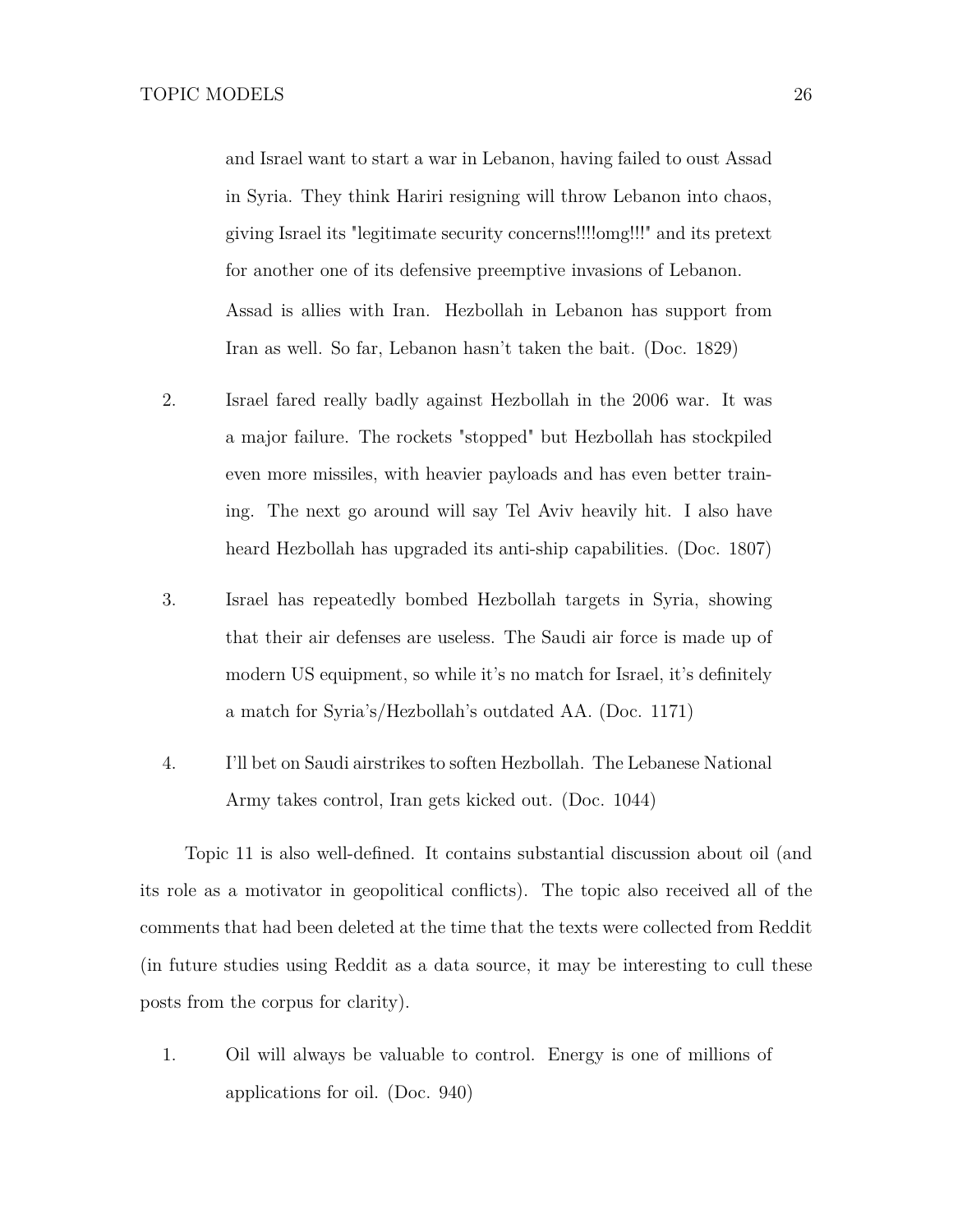- 2. Duhurr!!! We are in Afghanistan for oil!! (Doc. 1225)
- 3. They're protecting the petrodollar, not the physical oil. Jesus. (Doc. 1677)
- 4. Invest in defense and oil stocks (Doc. 418)

Topic 12 also appears to be well-defined, although it is well-defined in terms of post content, as opposed to theme. This topic groups posts that link to wikipedia pages, which matches up well with its word list:

- 1. https://en.m.wikipedia.org/wiki/Uncontacted\_peoples (Doc. 2296)
- 2. https://en.wikipedia.org/wiki/Bhumibol\_Adulyadej (Doc. 269)
- 3. I thought a haboob was one of those giant dust storms? https://en.wikipedia.org/wiki/Haboob (Doc. 290)
- 4. That's not much different from Europe's religious wars, for example. https://en.wikipedia.org/wiki/European\_wars\_of\_religion (Doc. 222)

Topic 13 is practically an extension of the previous topic. It groups together posts that generally contain links to (non-Wikipedia) websites, also coordinating well with its word list.

- 1. https://www.nytimes.com/reuters/2017/11/06/world/middleeast/06reuterslebanon-politics-saudi.html (Doc. 1043)
- 2. oh dear god... it's like you haven't been reading the news. https://www.washingtonpost.com/posteverything/wp/2014/08/18/theterrorists-fighting-us-now-we-just-finished-training-them/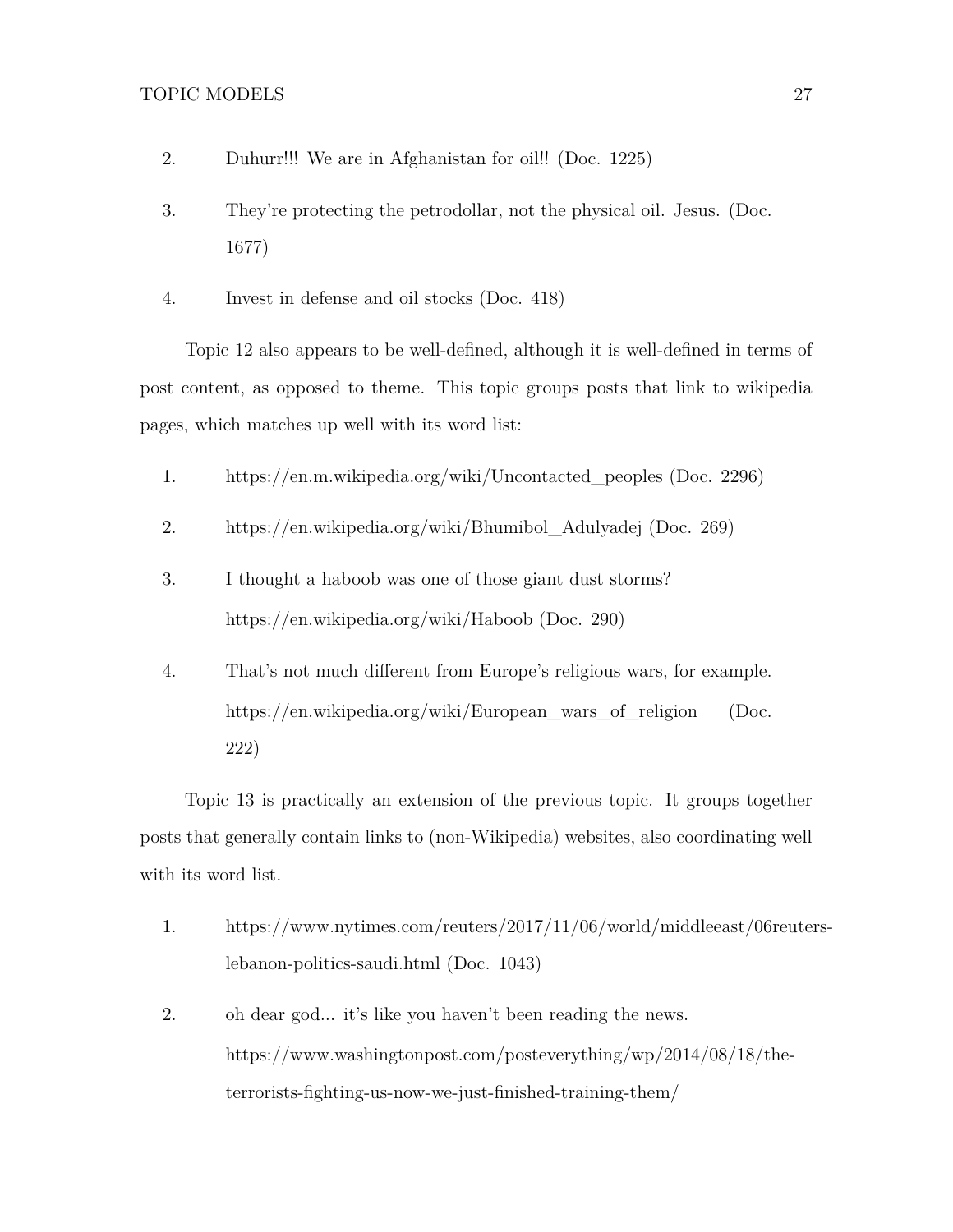https://www.thedailybeast.com/main-us-backed-syrian-rebel-groupdisbanding-joining-islamists https://www.theguardian.com/commentisfree/2015/jun/03/us-isissyria-iraq https://www.google.com/search?q=us+supported+rebels+join+isis&tbas=0&source=lnt& (Doc. 771)

- 3. [Hmmmmm. What's that?](http://www.aljazeera.com/indepth/features/2011/12/20111228 (Doc. 1654)
- 4. Would that be survival of the fittest? http://www.dailygalaxy.com/my\_weblog/2017/11/destroyer-ofcancer-cells-iridium-from-the-chicxulub-asteroid-66-million-yearsago-that-ended-the-di-1.html

The potatoes info you'll have to find for yourself. (Doc. 50)

The final topic, topic 14, is largely centered around discussions of Saudi Arabia and its relationship with the United States, Lebanon, and other countries. Like the preceding topics, this is also largely in line with its word list.

- 1. What else is Saudi Arabia going to do with those weapons we sold them? (Doc. 278)
- 2. Maybe it's the Saudi version of Simon says. Saudi says. Saudi says leave Lebanon. They all leave Lebanon. Saudi says lets your wives learn to drive. The wives learn to drive. Film your wives driving. One guy films his wife driving. Everyone goes ape! (Doc. 1150)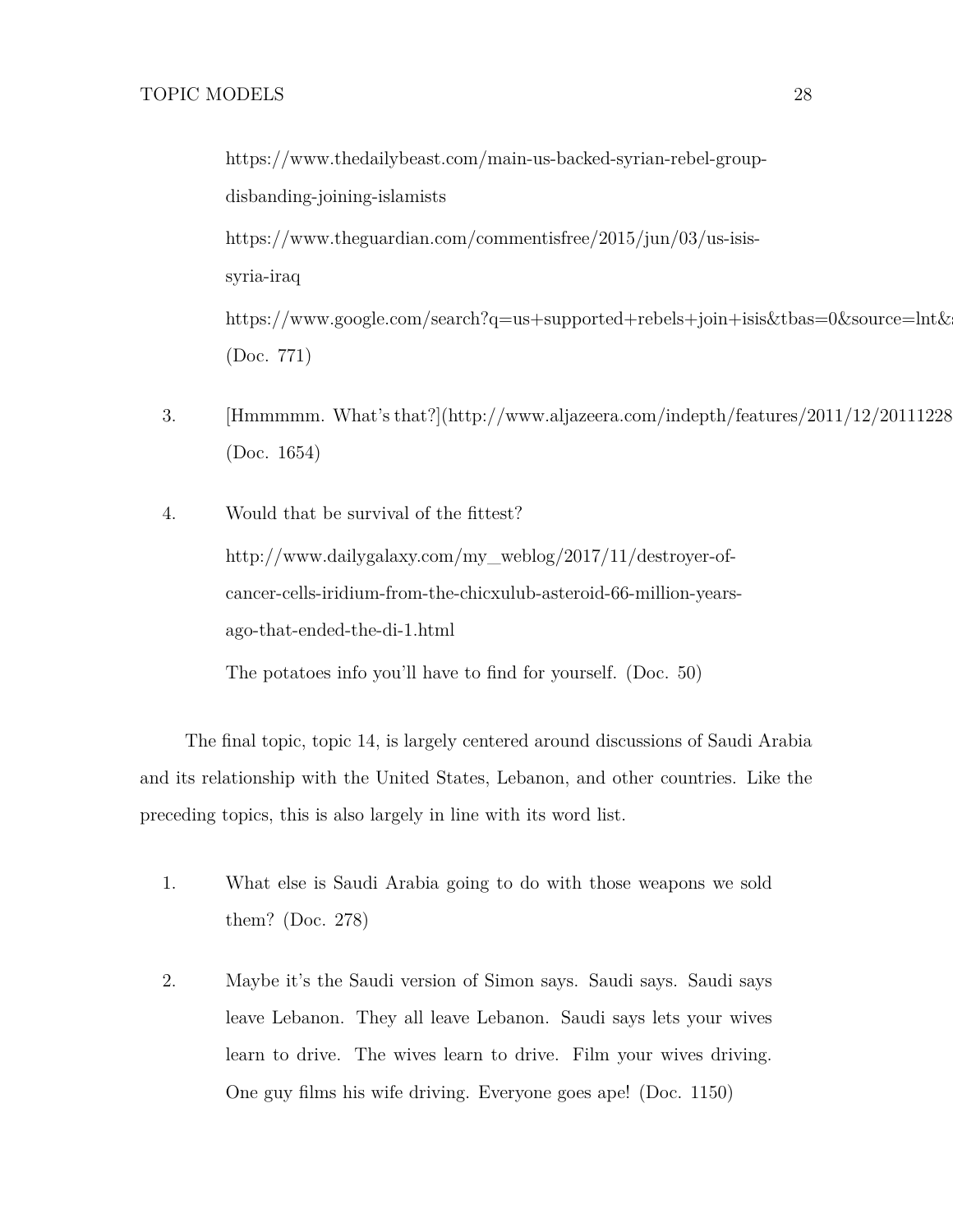- 3. Hi father made his fortune in Saudi Arabia and then became Prime Minister of Lebanon. And then he was assassinated with a car bomb (most likely Syrian intelligence) - and his son Saad assumed the political mantle. But he is not his father. (Doc. 2025)
- 4. The US has bases in and around Saudi Arabia. An attack on Saudi would be presented as an attack on those US forces. (Doc. 1235)

#### **Discussion of Found Topics**

The information we can gleam from the corpus is interesting in several respects. First, while intuitively we might expect to find topics of discussion within the corpus, we have also learned something about discursive patterns within this Reddit conversation. Also, while the algorithm's topics sometimes seem a little noisy, the posts that are grouped together to share qualities that might be worth exploring. Third, the algorithm produces results that link together themes that occur across the corpus, independently of where and when they occur.

The first significant finding when examining the algorithm's results with *k* set to 2 was not particularly surprising, but somewhat validating: the clear delineation of posts into two topics, where one topic clearly discusses conflict in the middle east while the other does not is a major and effective separation, which allows a human interpreter to glean the topic of the most important discussion in the corpus.

With *k* set to 14, topics were somewhat noisier, but nonetheless revealed interesting discursive patterns and themes. In order to discuss the relevance of the found topics, we should first examine the thread itself, which was initially posted about a news item describing how Saudi Arabia had just advised its citizens to leave Lebanon. A read-through of the corpus (in order), reveals the following loose topics of conversation within the thread. It should be noted that the topic was read in the order that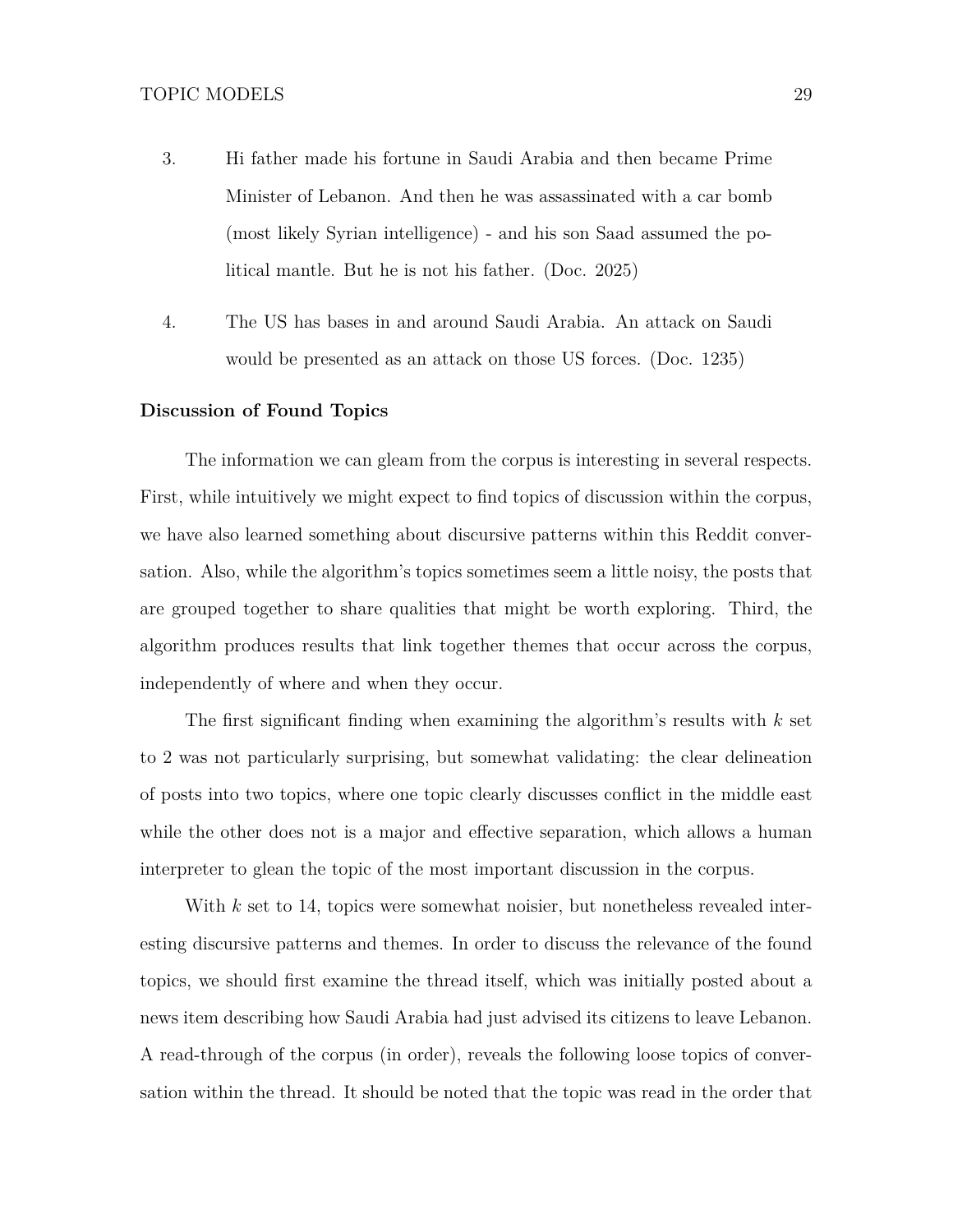Reddit presents discussions by default: sorted by most popular first level comments, with each comment having its own tree of responses  $\&$  discussions beneath.

- 1. Citizenship of the Lebanese prime minister & issues of citizenship for country leadership.
- 2. Dependence (or lack thereof) of the United States and its allies on middle eastern oil.
- 3. The roles of different countries in creating the current situation (questioning whether certain politicians were democratically elected or possibly installed by other governments), and which countries benefit the most from it. A part of this discussion explores whether the U.S.A. might be orchestrating the situation in order to maintain control of oil supplies (and whether or not this is a conspiracy theory).
- 4. Which middle eastern countries want to go to war with which other countries and what motivations exist for war.
- 5. One short subthread consists mainly of jokes about the saying that "even a broken clock can be right twice a day".
- 6. Which entities are supplying which Middle Eastern entities with weapons.

There is certainly some correspondence between the 'topics' found by the algorithm and those found by a simple read-through. Some of the found topics are grouped moreso by structure and specific word choice than by theme, such as topics 5 (short posts containing the words 'fuck' and 'right'), 12 (Wikipedia links) and 13 (non-Wikipedia links). Other found topics seem to reflect some of the meta-discussion in the thread, such as topics 1 (statements of belief/opinion and challenges thereof)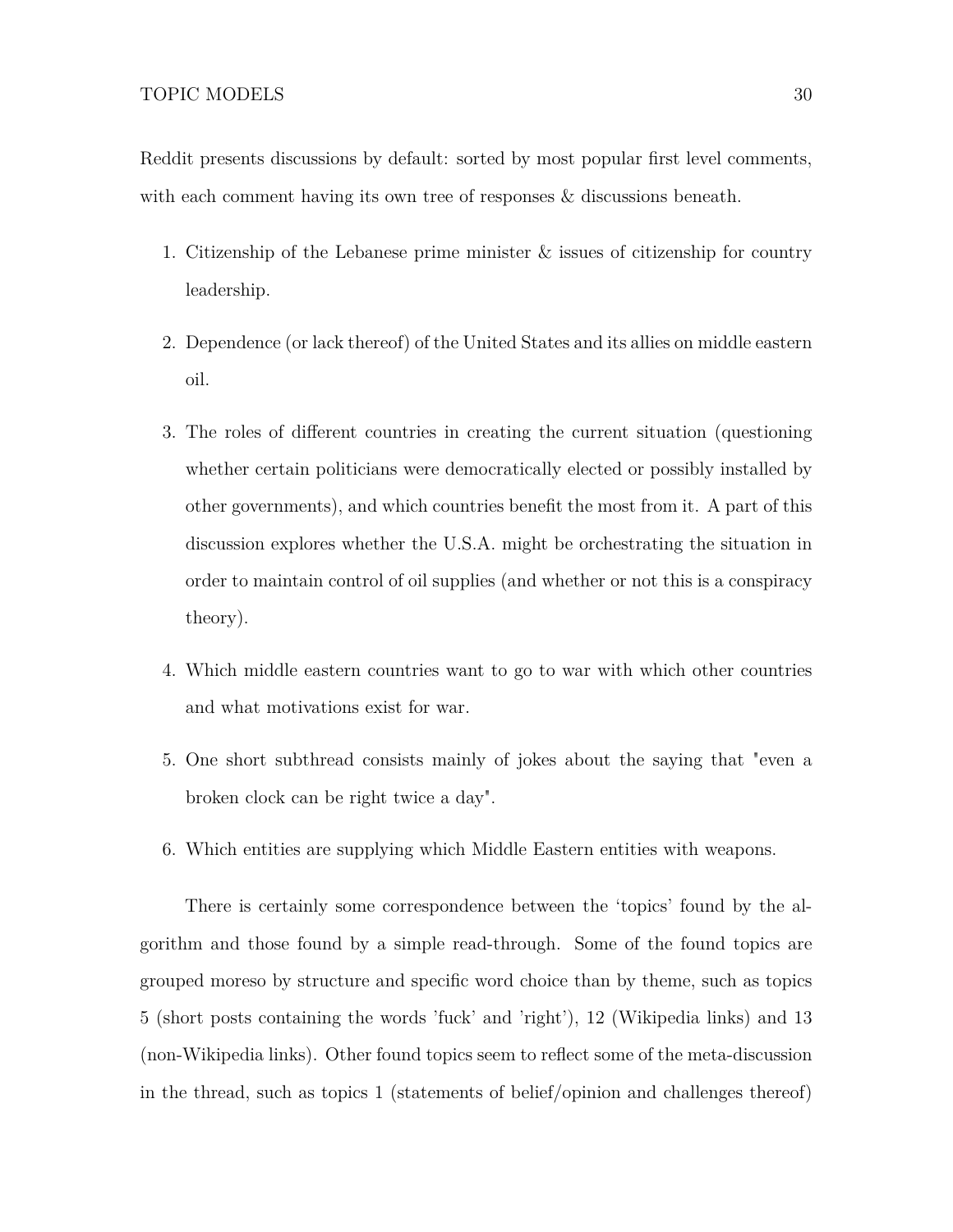<span id="page-30-0"></span>

| <b>Algorithm Topic</b>                    | <b>Conversation Topic</b> |
|-------------------------------------------|---------------------------|
| $2$ - citizenship $\&$ country leadership |                           |
| 9 - American involvement in Middle East,  | $\overline{2}$            |
| $11 - oil$                                |                           |
| 4 - international relations,              | 3                         |
| 8 - conspiracy theories,                  |                           |
| 9 - American involvement in Middle East,  |                           |
| $11 - \text{oil},$                        |                           |
| 14 - Saudi Arabia                         |                           |
| 4 - international relations,              | $\overline{4}$            |
| $6$ - war $\&$ profits from war,          |                           |
| 10 - Middle Eastern entities,             |                           |
| 14 - Saudi Arabia                         |                           |
|                                           | 5                         |
| 4 - international relations,              | 6                         |
| $6$ - war $\&$ profits from war,          |                           |
| 9 - American involvement in Middle East,  |                           |
| 10 - Middle Eastern entities              |                           |

Table 3

*A mapping relating the algorithm's found topics to the topics gleaned from a readthrough of the Reddit conversation.*

and 7 (comments about other posts' accuracy or inaccuracy). The remaining ten categories map more properly into the topics of conversation found in the thread. Topic 2 (citizenship & country leadership) maps well into conversation topic 1. Topics 9 (American involvement in Middle East) and 11 (oil) map well into conversation topic 2. Topics 9 and 11, as well as 8 (conspiracy theories), 4 (international relations) and 14 (Saudi Arabia) generally map into conversation topic 3 above. Topics 4, 6 (war and profits from war), 10 (Middle Eastern entities) and 14 map very well into conversation topic 4. Conversation topic 5, likely due to its brevity, did not figure among the algorithm's found topics. Finally, conversation topic 6 is well-represented by topics 4, 6, 9 and 10. This mapping is summarized in table [3.](#page-30-0)

While the mapping above at first glance does not offer a tidy 1:1 assignment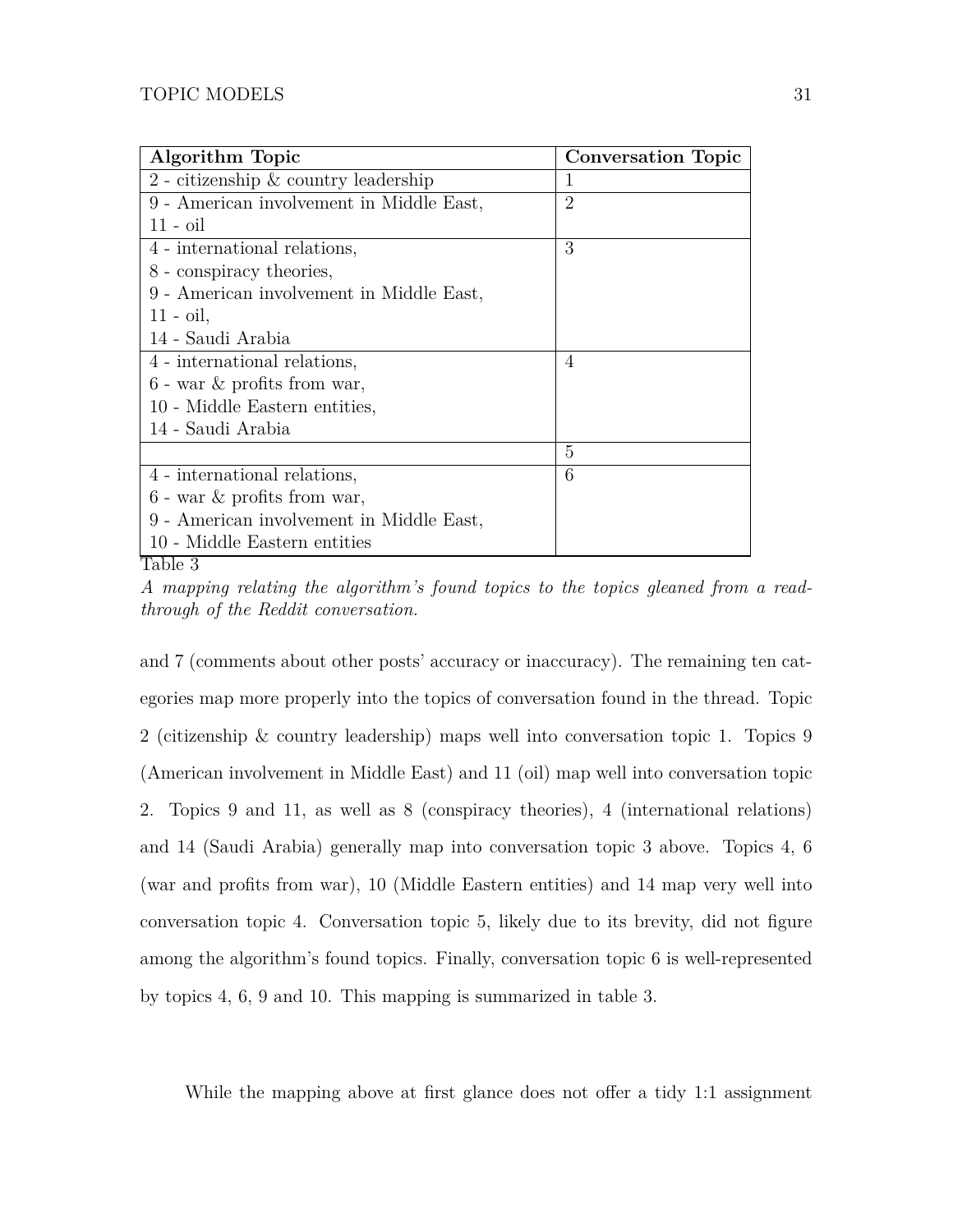between the algorithm's found topics and topics gleaned in a single read-through, this is likely a good thing. The algorithm's overlapping thematic categories reveal that it has found posts from throughout the thread that share similarities.

For instance, there is clearly thematic overlap between the sub-conversations in conversation topics 4 and 6, as they both pertain to war and military concerns in the Middle East. The fact that the algorithm's topics can lump together posts from across sub-conversations is helpful - it can aid a human analyst to make thematic connections across distant parts of a large corpus. In this way, the algorithm presents an important advantage: it is not subject to the same contextual interpretive biases that a human reader might be, so any posts across the corpus which include similar enough language are grouped together. The flip-side of this is that the algorithm does not understand the context in which a post was made, and therefore sarcasm, satire and posts with ambiguous meanings (for instance), might not be recognized (although these might be difficult for a human reader to identify as well).

**Weaknesses.** While the algorithm does present many positive points, interpreting a corpus through its results is not purely positive. First, there can be a substantial amount of noise in the topics. Even the most coherent topics contain some posts that don't seem to fit. Perhaps this is unavoidable - it might be an intractable problem to split a large discussion into a predetermined number of classes in a completely tidy manner. It is possible that this could be helped by running the algorithm for a larger number of iterations, as this *might* help better construct the distributions from which the topics are defined, but for the computational resources available for this experiment, that was unfortunately infeasible to test.

The model of topic distributions also seems to struggle with posts that respond to one another without explicitly referring to the original topic of the discussion. These posts either get lumped into categories that share discursive patterns (as op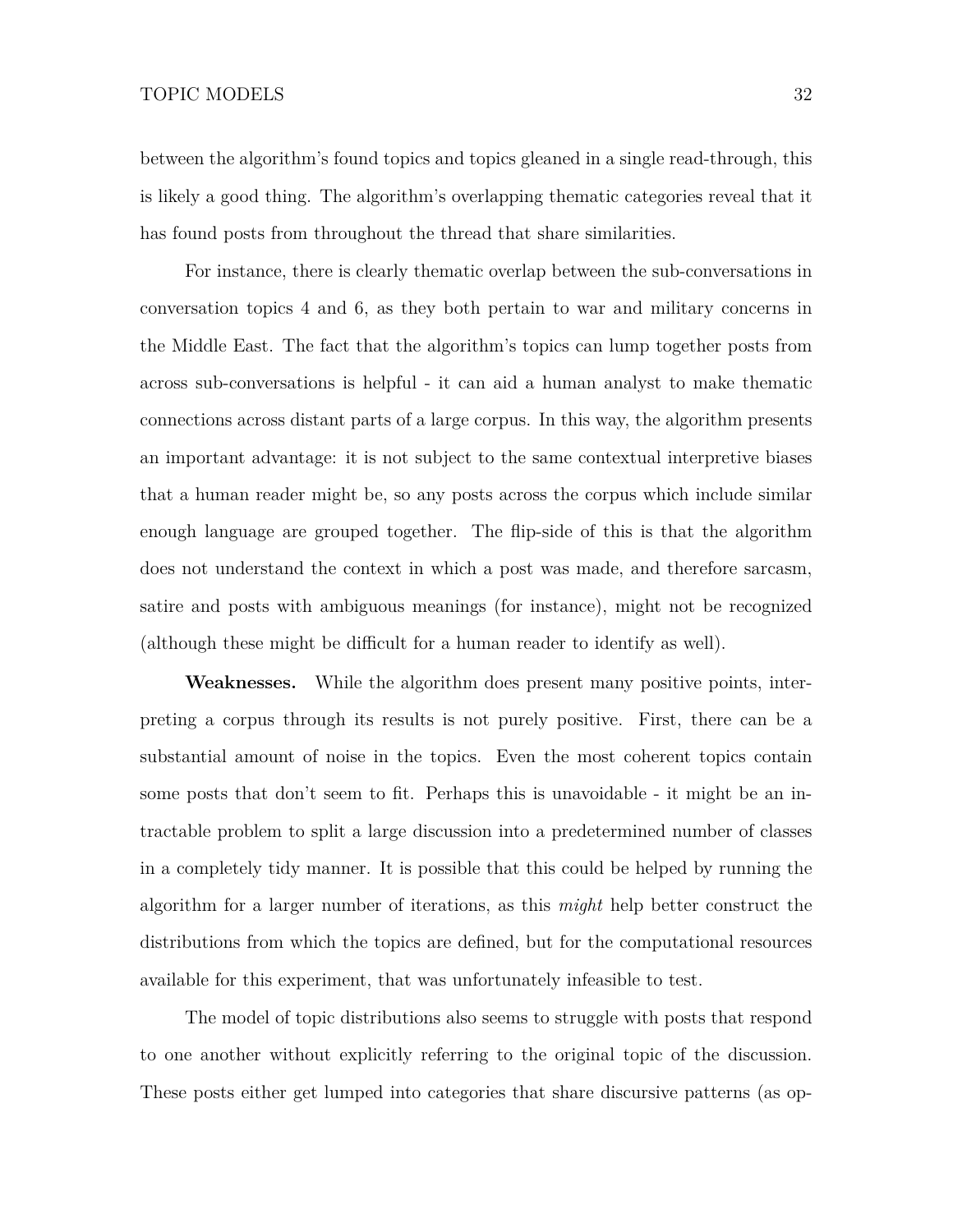posed to themes), or are assigned to other topics with a low probability. While learning about discursive patterns can be interesting in its own right, the fact that the algorithm's topics can either be thematic or discursive in nature beacause of the way specific words are used in the corpus needs to be understood by human analysts at the outset. These computationally-defined 'topics' are not topics in the colloquial sense - they are groupings of documents that contain similar vocabulary, and therefore are thought to share some latent, underlying similarities.

#### **Future Work**

This study was essentially a proof-of-concept to get a sense whether a topic modeling algorithm could help a human make sense of a large quantity of text. This was however somewhat limited because while the corpus was 'large', a larger corpus may have provided the algorithm greater ability to discriminate between significant topics in the text, leaving less room for 'noisy' posts to carry greater weight in the division. Given that this semi-automated method is meant to help human analysts make sense of ever-increasing corpus sizes, increasing the quantity of text we feed to the algorithm would also continue to test its utility.

An increased corpus size would also make it possible to run the topic modeling algorithm on a set of posts identified as being part of a specific subset of topic(s) in order to find the characteristics that might distinguish different subgroups of those topics from one another. For instance, with the above method with the number of topics set to 2, we could re-run the methodology on each of the two resultant sets of documents to see what sub-topics might emerge in each.

Another potentially interesting option would be to run the algorithm on successively larger version of the corpus over time. For instance, if a corpus has 10,000 documents on day 1, and we collect 10,000 more on day 30, and an additional 10,000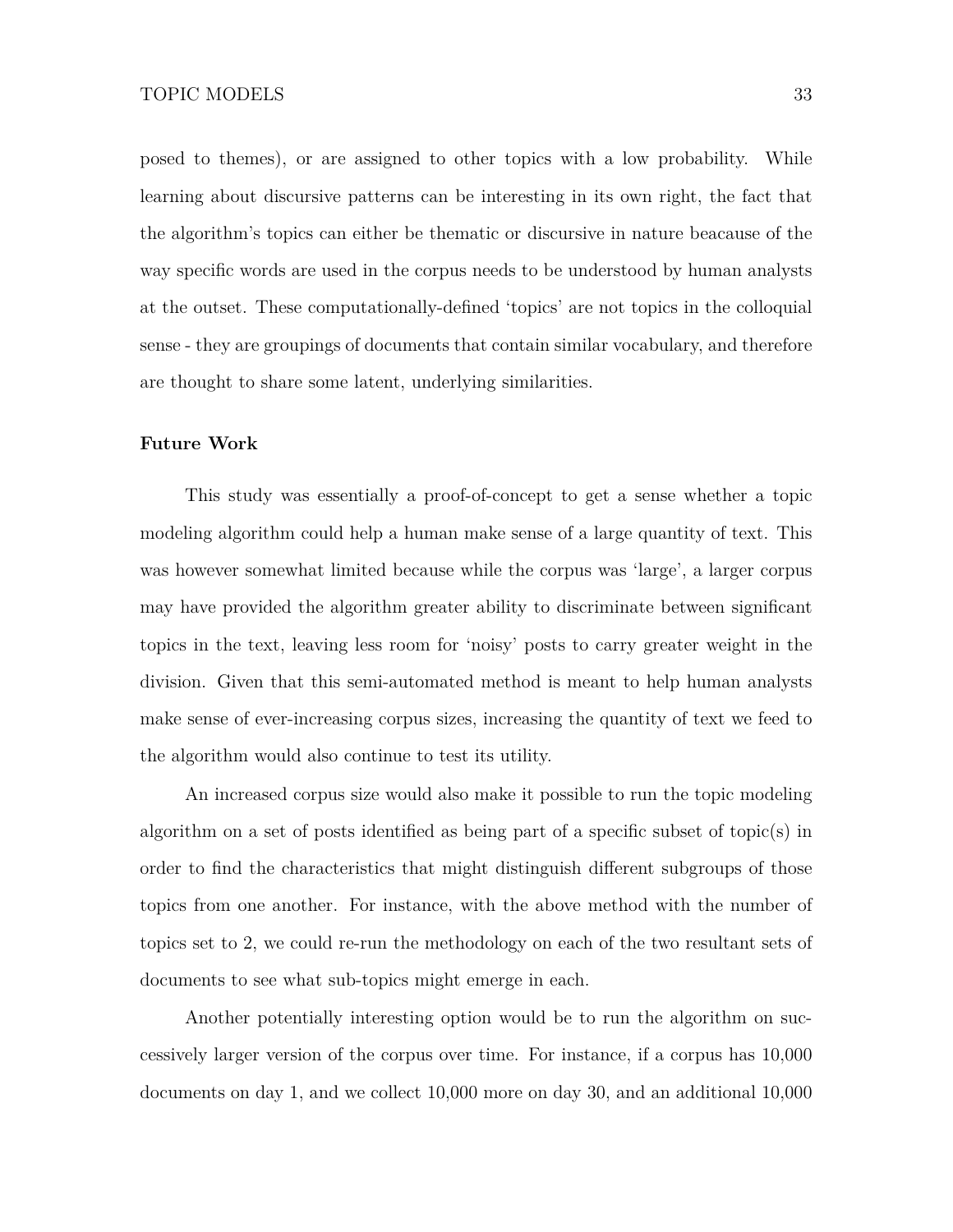documents every 30 days afterwards, we can potentially run the topic modeling algorithm every month and observe the evolution of topics. Do new topics emerge, new modes of discourse that weren't previously present, or is new vocabularly used? Topic modeling may help to shed insight into these questions. While this method may not provide definitive results (the algorithm may settle on different distinguishing criteria in each iteration), it may still help provide clues about the evolution of a corpus over time.

## **Conclusion**

In this paper, we examined a mixed human and computational approach to investigating corpora using topic models. The methodology was applied to a corpus that, while somewhat large, could still comprehensibly be read by a human analyst or interpreter. Comparison of the method's output to a human reader's revealed that the algorithm found thematic distinctions within the text that are in accordance with what a human reader might find. The method also revealed relevant discursive patterns within the text. Finally, future avenues for research were presented that will form the basis of an upcoming project.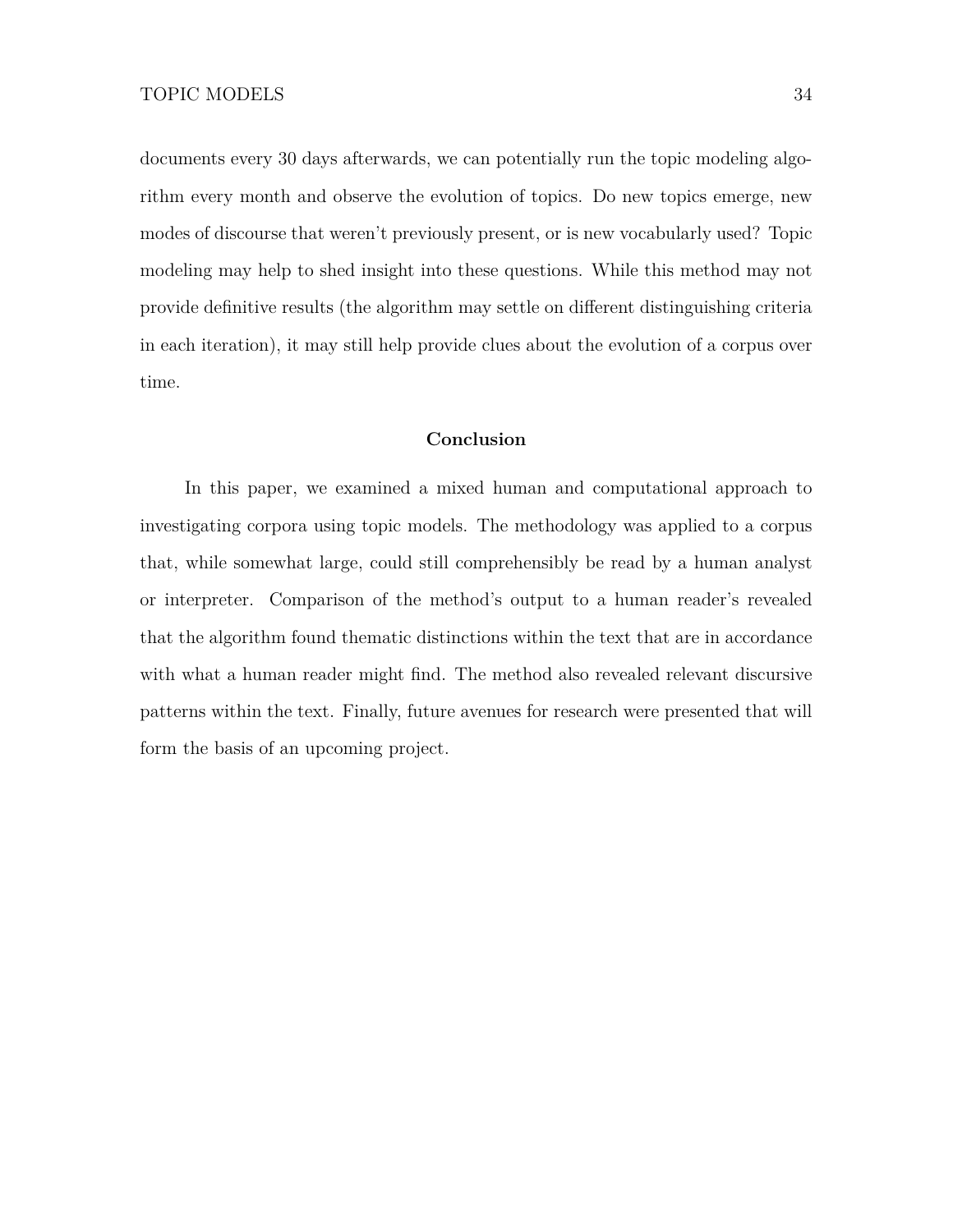#### References

- <span id="page-34-5"></span>Althoff, T., Danescu-Niculescu-Mizil, C., & Jurafsky, D. (2014, May). How to Ask for a Favor: A Case Study on the Success of Altruistic Requests. *arXiv:1405.3282 [physics]*. Retrieved 2018-10-21, from <http://arxiv.org/abs/1405.3282> (arXiv: 1405.3282)
- <span id="page-34-6"></span>Baumer, E. P., Mimno, D., Guha, S., Quan, E., & Gay, G. K. (2017). Comparing grounded theory and topic modeling: Extreme divergence or unlikely convergence? *Journal of the Association for Information Science and Technology*, *68* (6), 1397–1410.
- <span id="page-34-0"></span>Blei, D. M., & Lafferty, J. D. (2009). Topic models. In *Text mining* (pp. 101–124). Chapman and Hall/CRC.
- <span id="page-34-1"></span>Blei, D. M., Ng, A. Y., & Jordan, M. I. (2003). Latent dirichlet allocation. *Journal of machine Learning research*, *3* (Jan), 993–1022.
- <span id="page-34-4"></span>Buitinck, L., Louppe, G., Blondel, M., Pedregosa, F., Mueller, A., Grisel, O., ... Varoquaux, G. (2013). API design for machine learning software: experiences from the scikit-learn project. In *Ecml pkdd workshop: Languages for data mining and machine learning* (pp. 108–122).
- <span id="page-34-3"></span>Gerber, M. S. (2014, May). Predicting crime using Twitter and kernel density estimation. *Decision Support Systems*, *61* , 115–125. Retrieved 2018-10-27, from [http://www.sciencedirect.com/science/article/pii/](http://www.sciencedirect.com/science/article/pii/S0167923614000268) [S0167923614000268](http://www.sciencedirect.com/science/article/pii/S0167923614000268) doi: 10.1016/j.dss.2014.02.003
- <span id="page-34-2"></span>Paul, M. J., & Dredze, M. (2012). Experimenting with Drugs (and Topic Models): Multi-Dimensional Exploration of Recreational Drug Discussions. In *AAAI Fall Symposium: Information Retrieval and Knowledge Discovery in Biomedical Text.*